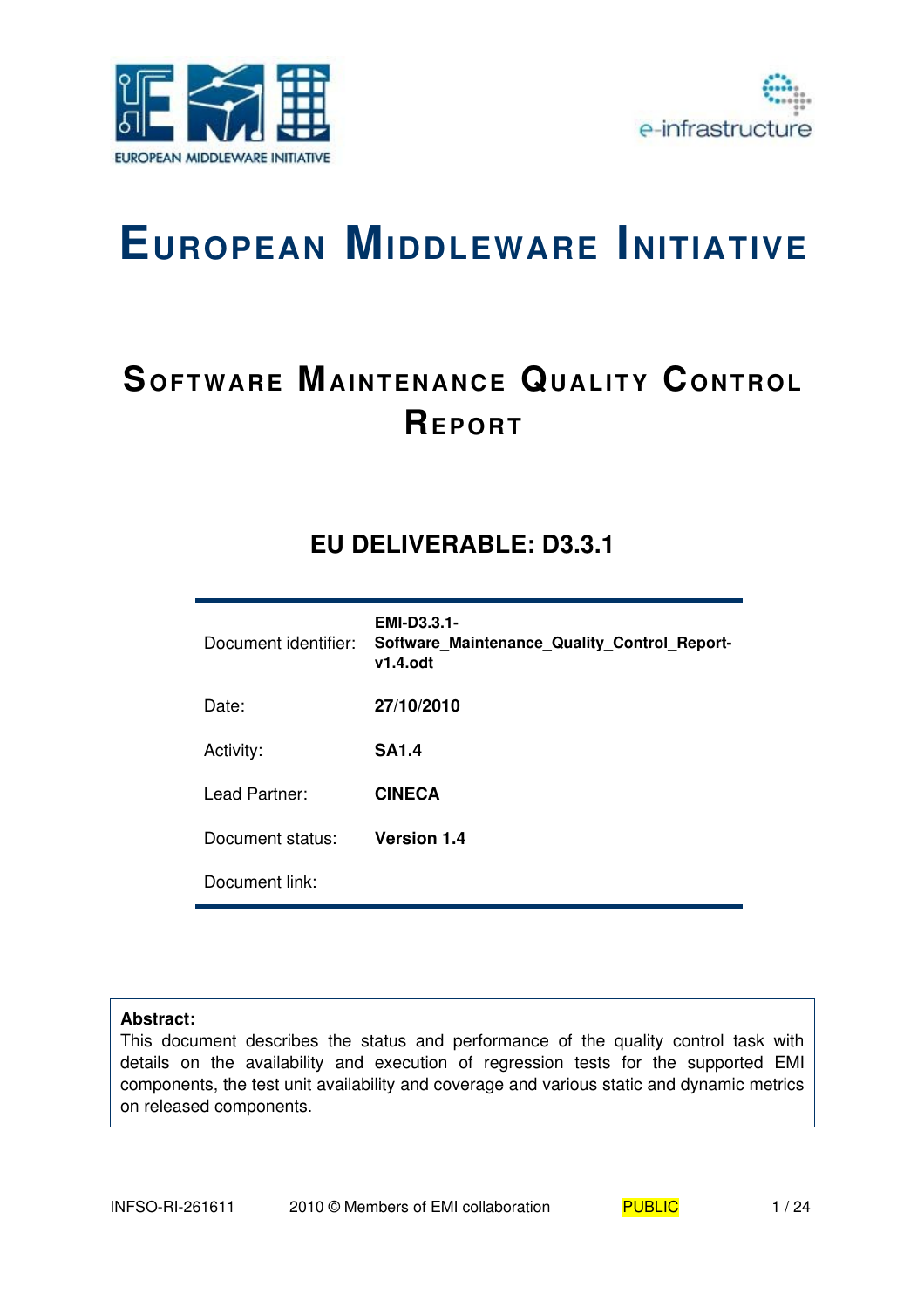

*Doc. Identifier:* **EMI-D3.3.1-Software\_Maintenance\_Quality\_Control\_Report-v1.4.odt**

*Date:* **27/10/2010**

#### **Copyright notice:**

Copyright (c) Members of the EMI Collaboration. 2010.

See http://www.eu-emi.eu/about/Partners/ for details on the copyright holders.

EMI ("European Middleware Initiative") is a project partially funded by the European Commission. For more information on the project, its partners and contributors please see http://www.eu-emi.eu.

This document is released under the Open Access license. You are permitted to copy and distribute verbatim copies of this document containing this copyright notice, but modifying this document is not allowed. You are permitted to copy this document in whole or in part into other documents if you attach the following reference to the copied elements: "Copyright (C) 2010. Members of the EMI Collaboration. http://www.eu-emi.eu ".

The information contained in this document represents the views of EMI as of the date they are published. EMI does not guarantee that any information contained herein is error-free, or up to date.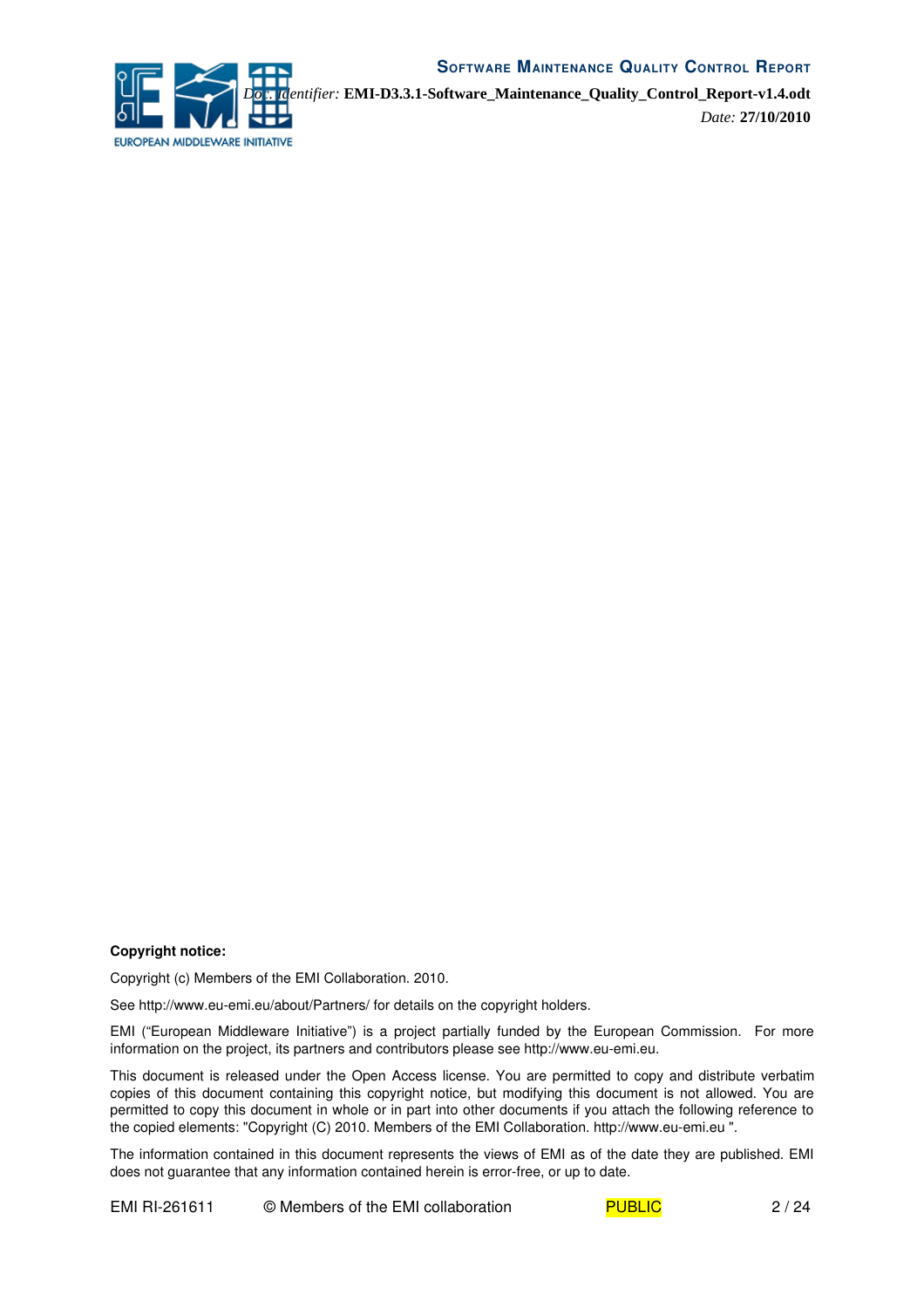

*Doc. Identifier:* **EMI-D3.3.1-Software\_Maintenance\_Quality\_Control\_Report-v1.4.odt** *Date:* **27/10/2010**

EMI MAKES NO WARRANTIES, EXPRESS, IMPLIED, OR STATUTORY, BY PUBLISHING THIS DOCUMENT.

|                    | <b>Name</b>      | Partner /<br><b>Activity</b> | <b>Date</b> | <b>Signature</b> |
|--------------------|------------------|------------------------------|-------------|------------------|
| From               | Giuseppe Fiameni | CINECA/SA1.4                 | 09/24/2010  |                  |
| <b>Reviewed by</b> |                  |                              |             |                  |
| <b>Approved by</b> |                  |                              |             |                  |

# **Delivery Slip**

# **Document Log**

| <b>Issue</b> | <b>Date</b> | <b>Comment</b> | <b>Author / Partner</b>    |
|--------------|-------------|----------------|----------------------------|
|              | 09/24/2010  | First draft    | Giuseppe<br>Fiameni/CINECA |
| 2            | 10/21/2010  | First release  | Giuseppe<br>Fiameni/CINECA |
| 3            | 10/26/2010  | Release 1.2    | Giuseppe<br>Fiameni/CINECA |

# **Document Change Record**

| <b>Issue</b>   | Item | <b>Reason for Change</b> |
|----------------|------|--------------------------|
|                |      |                          |
| $\overline{2}$ |      |                          |
| 3              |      |                          |
|                |      |                          |
|                |      |                          |
|                |      |                          |
|                |      |                          |
|                |      |                          |
|                |      |                          |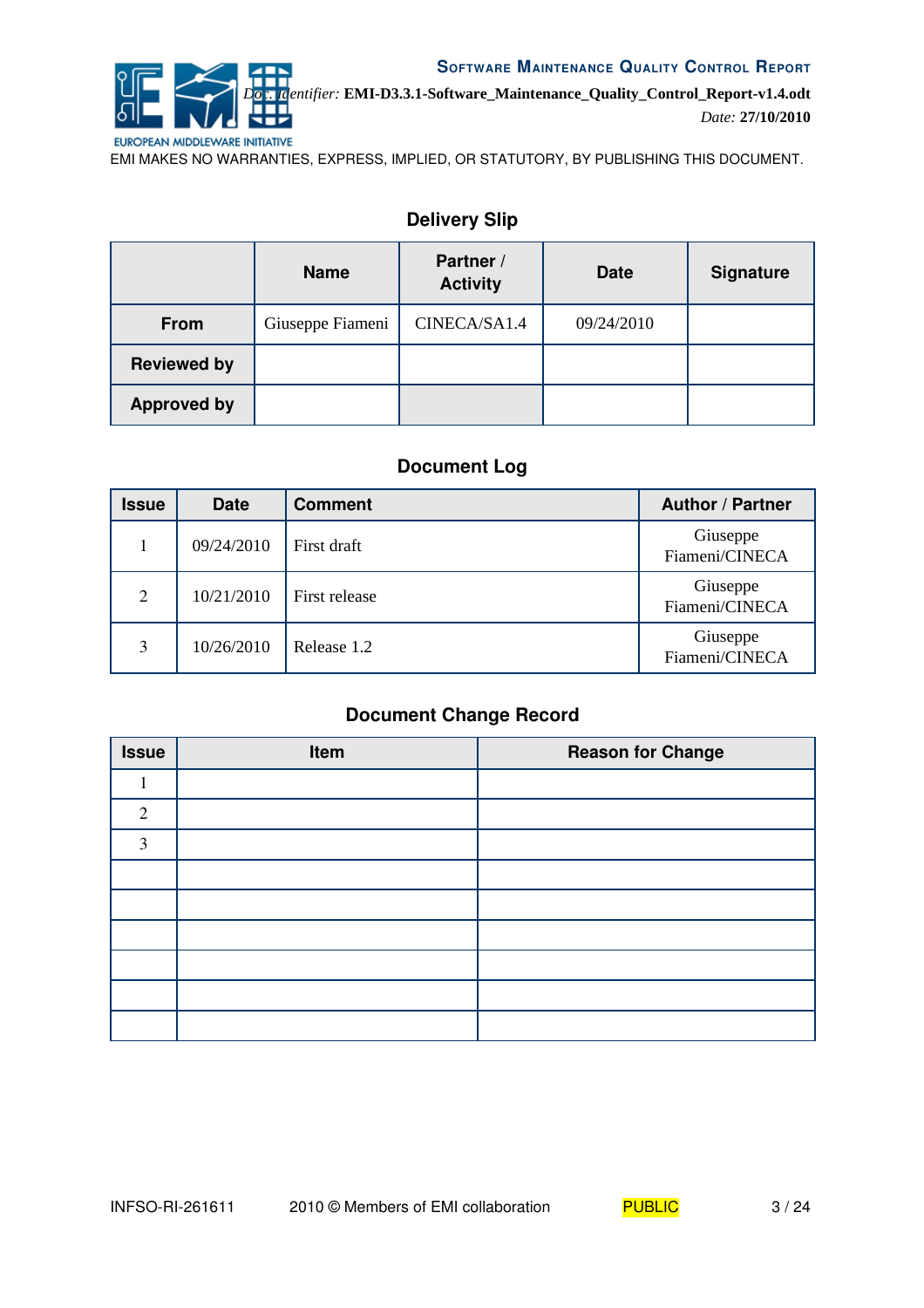



Elentifier: EMI-D3.3.1-Software\_Maintenance\_Quality\_Control\_Report-v1.4.odt Date: 27/10/2010

# **TABLE OF CONTENTS**

# **Table of Contents**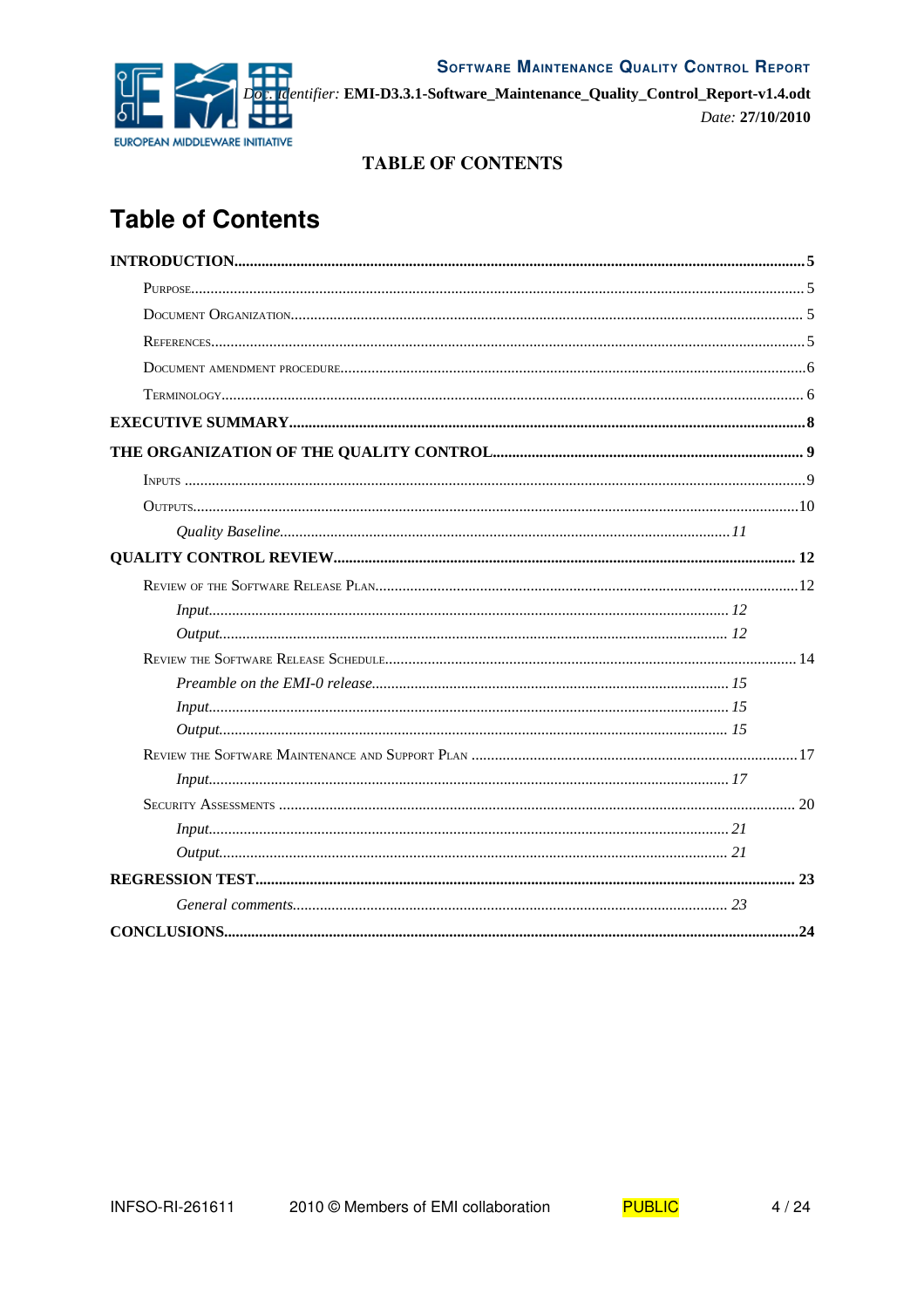

# **1. INTRODUCTION**

# **1.1. PURPOSE**

The Quality Control (QC) verifies the application of Quality Assurance (QA) processes and procedures and, through the execution of period reviews, reports the status and performance of the SA1 work. Quality Control report is meant to provide an aggregated view of quality inspection results and performance measurements, and to highlight which changes are necessary to correct anomaly or nonconformity discovered during the review. The change requests are submitted to the QA board that, on the base of project's priorities, determines which can be approved and then applied, which require further evaluations and which are discarded.

## **1.2. DOCUMENT ORGANIZATION**

The document is organized as follows:

- Chapter 1 and 2 are the introduction and the executive summary respectively;
- Chapter 3 presents the organization of the Quality Control activity and which the interaction with the external entities are:
- Chapter 4 reports the Quality Review expected for PM6 as the defined review schedule;
- Chapter 5 describes the status of the regression tests;
- Chapter 6 reports the conclusions of the work.

#### **1.3. REFERENCES**

<span id="page-4-8"></span><span id="page-4-7"></span><span id="page-4-6"></span><span id="page-4-5"></span><span id="page-4-4"></span><span id="page-4-3"></span><span id="page-4-2"></span><span id="page-4-1"></span><span id="page-4-0"></span>

| R1             | <b>Quality Assurance Plan, https://twiki.cern.ch/twiki/bin/view/EMI/DeliverableDSA21</b>                                                           |
|----------------|----------------------------------------------------------------------------------------------------------------------------------------------------|
| R <sub>2</sub> | <b>Quality Assurance Metrics</b> , https://twiki.cern.ch/twiki/bin/view/EMI/TSA23                                                                  |
| R3             | <b>Quality Assurance Wiki Page, https://twiki.cern.ch/twiki/bin/view/EMI/SQAP</b>                                                                  |
| R <sub>4</sub> | Software Release Plan, https://twiki.cern.ch/twiki/bin/view/EMI/DeliverableDSA12                                                                   |
| R <sub>5</sub> | <b>Software Maintenance and Support Plan,</b><br>https://twiki.cern.ch/twiki/bin/view/EMI/DeliverableDSA11                                         |
| <b>R6</b>      | <b>Technical Development Plan,</b><br>https://twiki.cern.ch/twiki/bin/view/EMI/DeliverableDNA131                                                   |
| R7             | Release Management Wiki Page, https://twiki.cern.ch/twiki/bin/view/EMI/TSA13                                                                       |
| R8             | <b>Configuration and Integration guidelines,</b><br>https://twiki.cern.ch/twiki/bin/view/EMI/EmiSa2ConfigurationIntegrationGuidelines              |
| R9             | Certification and testing guidelines,<br>https://twiki.cern.ch/twiki/bin/view/EMI/EmiSa2CertTestGuidelines                                         |
| <b>R10</b>     | Change management guidelines,<br>https://twiki.cern.ch/twiki/bin/view/EMI/EmiSa2ChangeManagementGuidelines                                         |
| R11            | DSA2.2.1 - QA Tools Documentation, https://twiki.cern.ch/twiki/bin/edit/EMI/Deliver-<br>$able DSA221$ ?topicparent=EMI.EmiDeliverables;nowysiwyg=1 |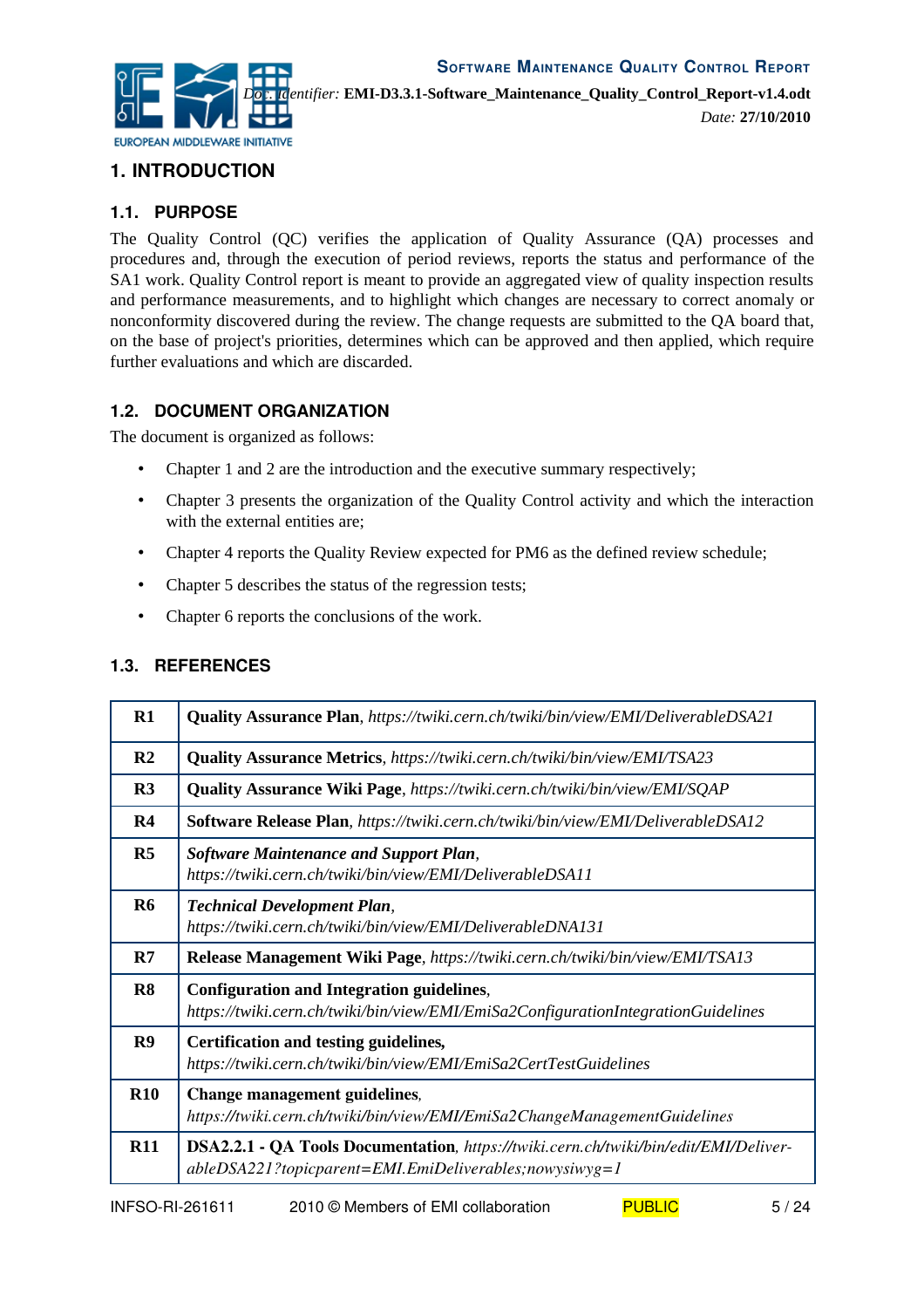

*Date:* **27/10/2010**

EUROPEAN MIDDLEWARE INITIATIVE

<span id="page-5-6"></span><span id="page-5-5"></span><span id="page-5-2"></span><span id="page-5-0"></span>

| R12        | Certification report Template, https://twiki.cern.ch/twiki/bin/edit/EMI/EMICertifica-<br>tionReportTemplate                 |
|------------|-----------------------------------------------------------------------------------------------------------------------------|
| R13        | <b>Software Verification and Validation Template,</b><br>https://twiki.cern.ch/twiki/bin/view/EMI/SoftwareVerAndValTemplate |
| <b>R14</b> | <b>Quality Control Report PM6</b> , https://twiki.cern.ch/twiki/bin/view/EMI/SA1QCPM6                                       |
| R15        | <b>Software Quality Assurance Plan Documentation,</b><br>https://twiki.cern.ch/twiki/bin/view/EMI/SQAP#SQAP_Documentation   |
| <b>R16</b> | Firs Principles Vulnerability Assessment, http://www.cs.wisc.edu/mist/VA.pdf                                                |
| <b>R17</b> | <b>Review of the Software Release Plan.</b><br>https://twiki.cern.ch/twiki/bin/view/EMI/SA1QCRSRP                           |
| <b>R18</b> | <b>Review of the Software Release Schedule,</b><br>https://twiki.cern.ch/twiki/bin/view/EMI/SA1QCRSRS                       |
| <b>R19</b> | Review of the Software Maintenance and Support Plan,<br>https://twiki.cern.ch/twiki/bin/view/EMI/SA1QCRSMSP                 |
| R20        | <b>Review of the Security Assessments,</b><br>https://twiki.cern.ch/twiki/bin/view/EMI/SA1QCRSA                             |

## <span id="page-5-4"></span><span id="page-5-3"></span><span id="page-5-1"></span>**DOCUMENT AMENDMENT PROCEDURE**

This document can be amended by the authors further to any feedback from other teams or people. Minor changes, such as spelling corrections, content formatting or minor text re-organisation not affecting the content and meaning of the document can be applied by the authors without peer review. Other changes must be submitted to peer review and to the EMI PEB for approval.

When the document is modified for any reason, its version number shall be incremented accordingly. The document version number shall follow the standard EMI conventions for document versioning. The document shall be maintained in the CERN CDS repository and be made accessible through the OpenAIRE portal.

#### **1.4. TERMINOLOGY**

| <b>ABI</b>   | <b>Application Binary Interface</b>                                                          |  |  |
|--------------|----------------------------------------------------------------------------------------------|--|--|
| <b>API</b>   | <b>Application Programming Interface</b>                                                     |  |  |
| <b>CDS</b>   | <b>CERN Document Server</b>                                                                  |  |  |
| <b>DCI</b>   | Distributed Computing Infrastructure                                                         |  |  |
| <b>DMSU</b>  | Deployed Middleware Support Unit                                                             |  |  |
| <b>EGI</b>   | European Grid Infrastructure                                                                 |  |  |
| <b>EMT</b>   | <b>Engineering Management Team</b>                                                           |  |  |
| <b>ETICS</b> | eInfrastructure for Testing, Integration and Configuration of Software                       |  |  |
|              | <b>PUBLIC</b><br><b>INFSO-RI-261611</b><br>2010 © Members of EMI collaboration<br>24 /<br>6. |  |  |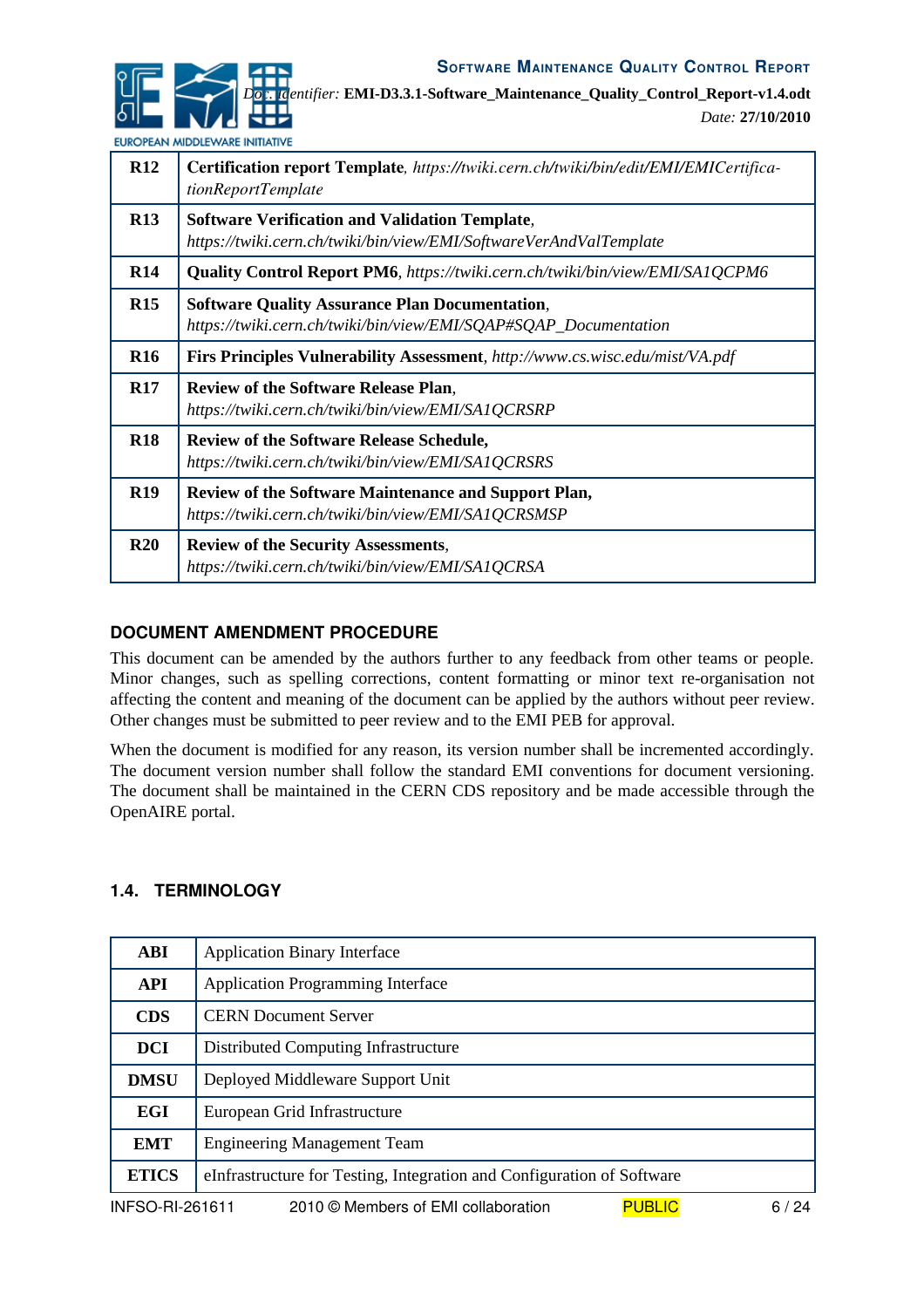

*Doc. Identifier:* **EMI-D3.3.1-Software\_Maintenance\_Quality\_Control\_Report-v1.4.odt**

*Date:* **27/10/2010**

EUROPEAN MIDDLEWARE INITIATIVE

| <b>FPVA</b>  | <b>First Principles Vulnerability Assessment</b> |
|--------------|--------------------------------------------------|
| <b>GGUS</b>  | Global Grid User Support                         |
| <b>ITIL</b>  | IT Infrastructure Library                        |
| KPI          | Key Performance Indicator                        |
| <b>kSLOC</b> | Kilo Source Lines Of Code                        |
| <b>MCB</b>   | Middleware Coordination Board                    |
| <b>NGI</b>   | National Grid Initiative                         |
| <b>PEB</b>   | Project Executive Board                          |
| <b>PTB</b>   | Project Technical Board                          |
| QA           | <b>Quality Assurance</b>                         |
| QC           | <b>Quality Control</b>                           |
| <b>RfC</b>   | <b>Request for Change</b>                        |
| <b>SLA</b>   | Service Level Agreement                          |
| <b>SQAP</b>  | Software Quality Assurance Plan                  |
| SU           | Support Unit                                     |

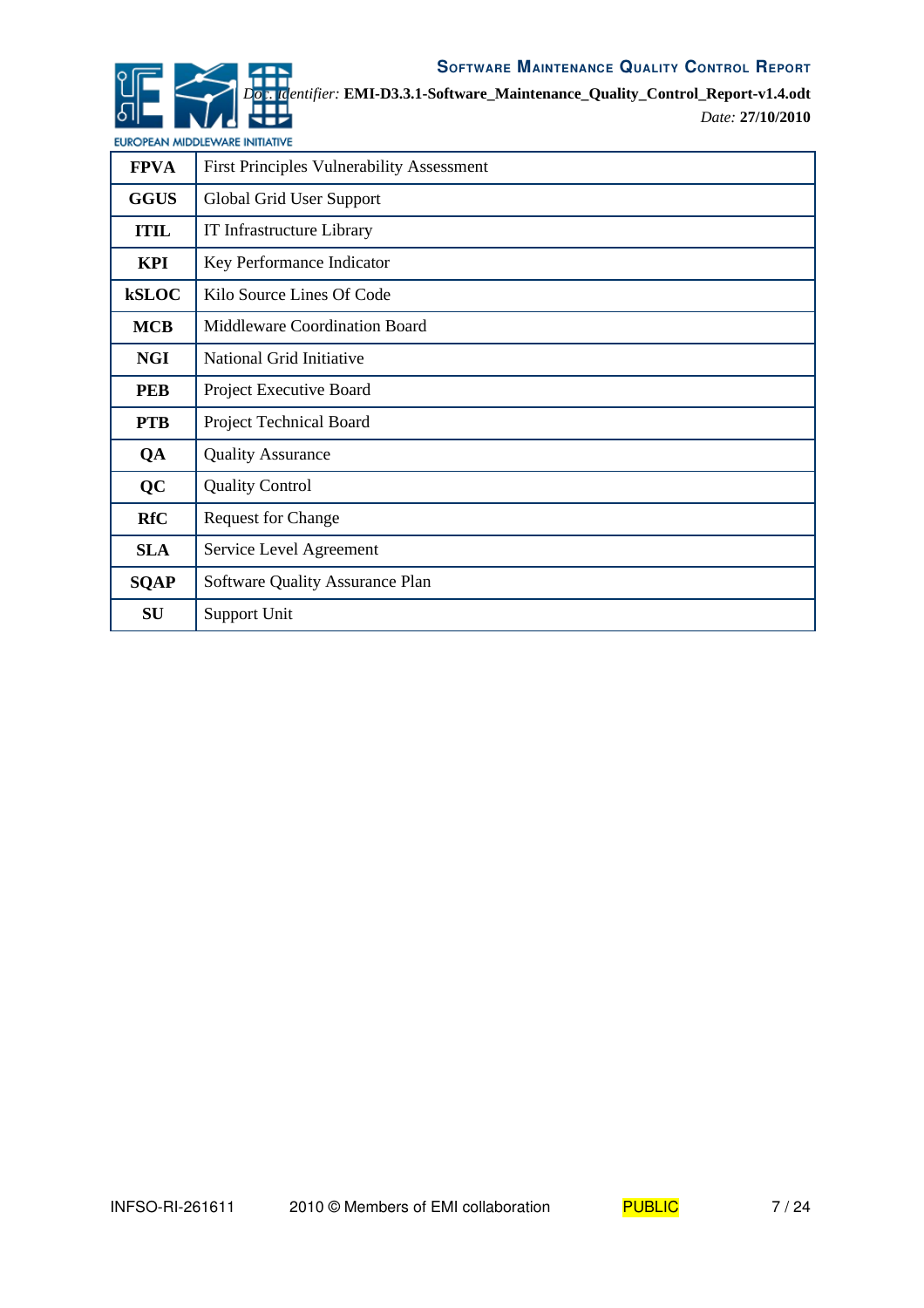

# **2. EXECUTIVE SUMMARY**

Performing Quality Control is specifically concerned with monitoring work results to see whether they comply with the standards set out in the SQAP defined in SA2 [\[R1\]](#page-4-0). Operating throughout the project, it aims to identify and remove the causes of unacceptable results from a product and a release schedule perspective. Basically, all the releases of EMI components need to satisfy well-defined certification and validation criteria before being included in a stable EMI distribution, sufficient to guarantee to a high degree of confidence that all EMI products meet the requirements set by our direct customers and that no regression is introduced in the software code. This activity also deals with the security assessment of selected EMI components under the coordination of CSIC (http://www.csic.es).

More precisely, the QC is responsible to carry out the following two major activities:

- **perform periodic reviews**, on the base of predefined control tools, to constantly control the performance of the team and collect measurements for evaluating quality metrics. Further information about the scheduled quality reviews can be accessed at [\[R14\]](#page-5-0);
- **elaborate project deliverables** to summarize and further elaborate the results of the execution of periodic reviews in order to point out any nonconformity or negative trends that might became defects in the future.

At the time of writing (PM6) there is no official EMI release available and no real measurements and checks can be effectively collected or executed. Nevertheless, the change requests present in the following paragraphs are intended to be effective and for each of them a response, according to the review procedures established in the SQAP, is expected. The change requests, corrective and preventive, can contribute to the improvement of the project quality and should be noted in the project 's documentation for ensuring their traceability.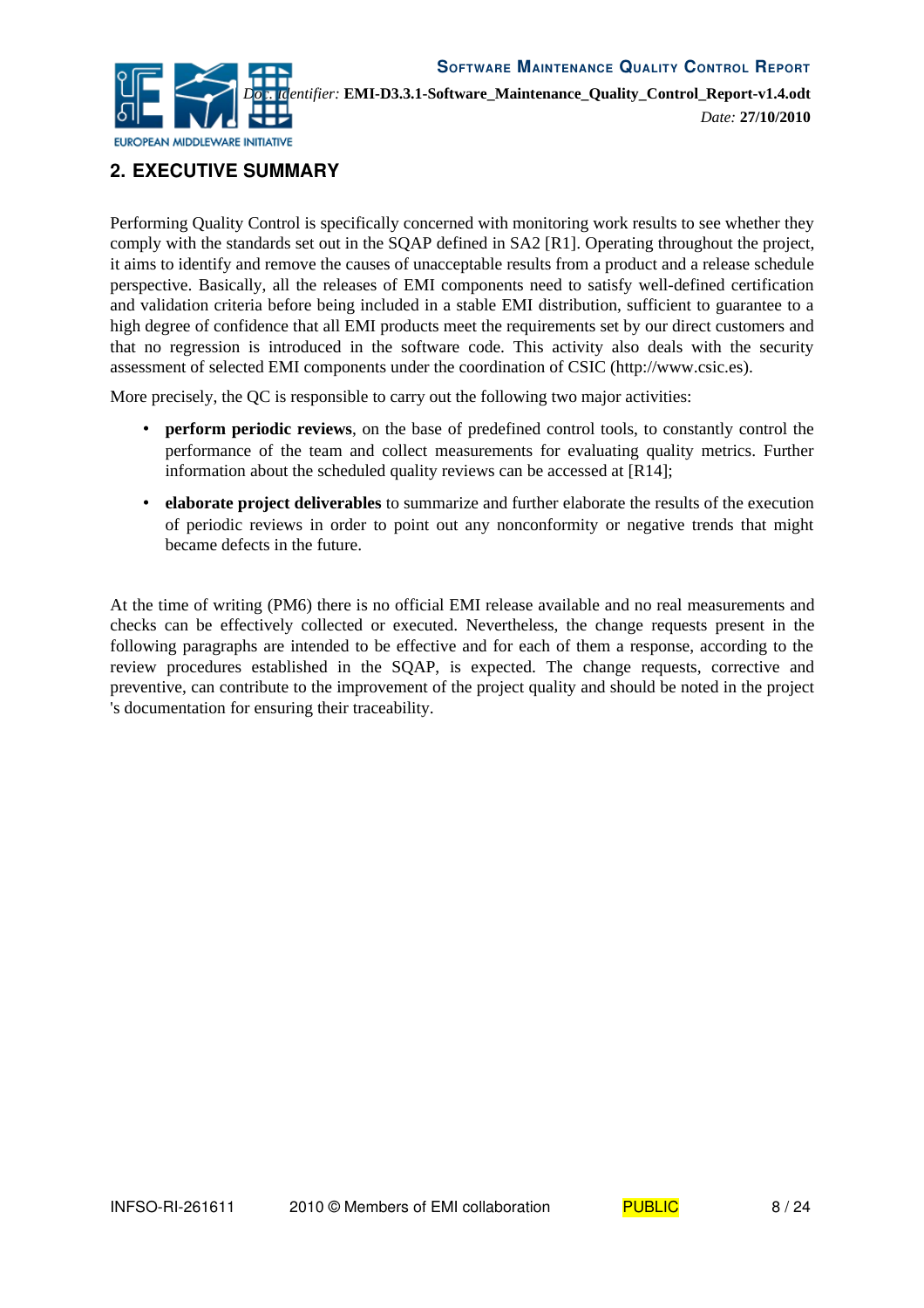

*Date:* **27/10/2010**

# **3. THE ORGANIZATION OF THE QUALITY CONTROL**

The diagram below [\(Figure 1\)](#page-8-0) describes how the QA and the QC interact and in which way the information flows between them.



<span id="page-8-0"></span>**Figure 1: Quality Control Information flow**

#### **3.1. INPUTS**

This paragraph presents the list of the information items that the QC receives as input and that are fundamental for the execution of reviews.

#### **Quality Assurance Plan**

The SQAP [\[R1\]](#page-4-0) specifies the procedures, the metrics and the manner in which the EMI project is to achieve its quality goals in terms of software development.

#### **Quality Checklists**

A checklist is a structured tool used to verify whether the required steps in a process have been met. As each step is completed, it is checked off the list. In accordance to the SQAP, the input checklists for the QC in SA1 are:

- Review of the Software Release Plan
- Review the Software Release Schedule
- Review the Software Maintenance and Support Plan
- Security Assessments

INFSO-RI-261611 2010 © Members of EMI collaboration PUBLIC 9/24

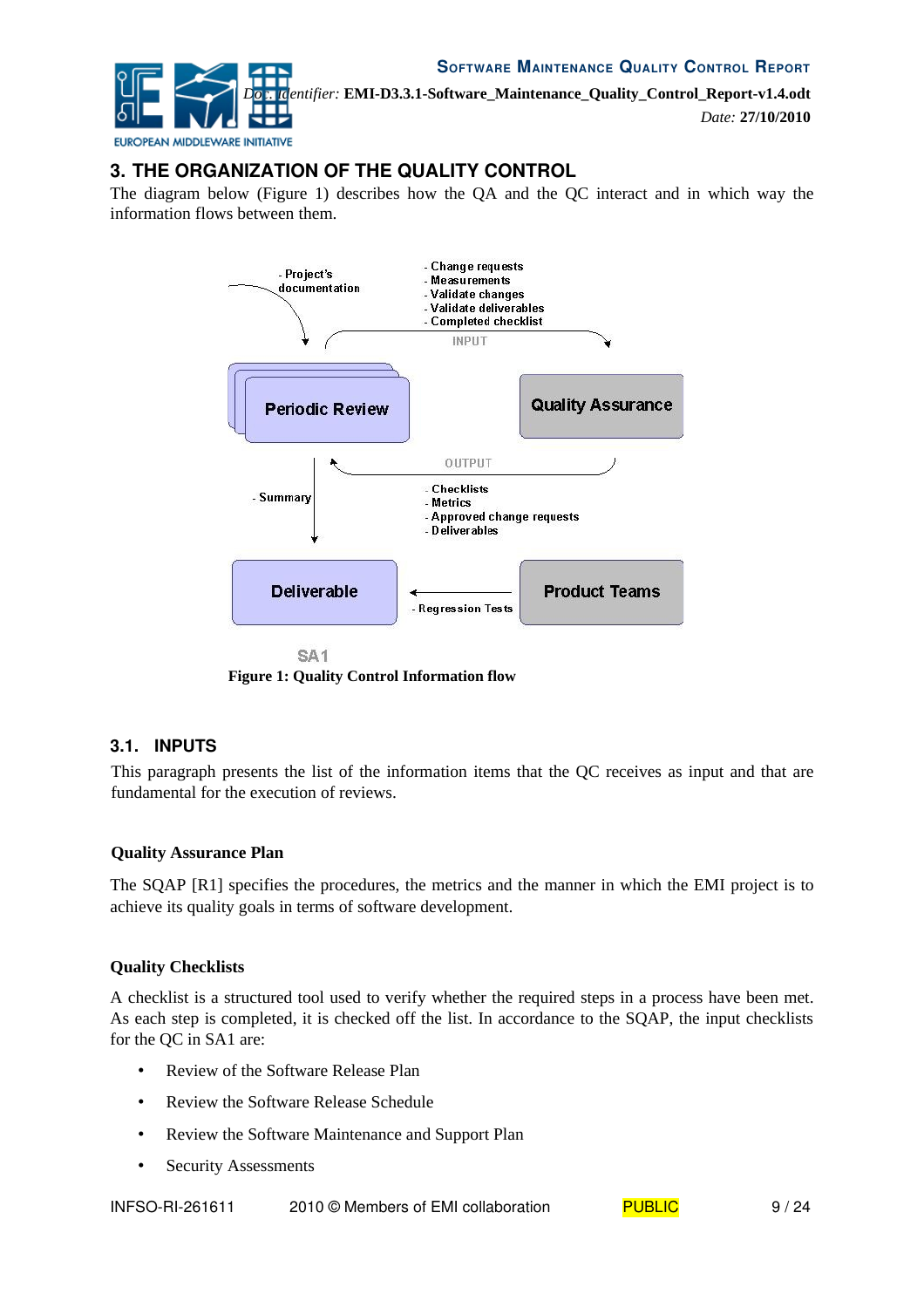

#### **Quality Metrics**

A quality metric is an operational definition that describes, in very specific terms, a project or product attribute and how the QC process will measure it.

The metrics defined for the QC in SA1 are:

- Review of the Software Release Plan
	- *No metric defined for this review*
- Review the Software Release Schedule
	- *Delay on the release schedule (ID: DELAYONTHERELEASE)*
- Review the Software Maintenance and Support Plan
	- *Total user incidents per user month (ID: TOTALUSERINCIDENTS)*
	- *Training and support incident per user month. (ID: TRAININGSUPPORTINCIDENTS)*
	- *Average time to deal with an incident at the 3rd level of user support (ID: AVERAGETIMEFORUSERINCIDENTS)*
- Security Assessments
	- *No metric defined for this review*

#### **Approved change requests**

The list of approved change requests is provided as input to verify that their implementation is correct and satisfies the quality standards. Approved change requests can include modifications to the work methods or to the schedule and come as a result of the change management process led by the PEB.

Currently, there are no previous approved changes that need to be verified.

#### **Deliverables**

This is the list of deliverables (documents of products) that the QC verifies.

#### **3.2. OUTPUTS**

This paragraph presents the list of the information items that the QC returns to the QA for further elaboration.

#### **Change Requests**

This is the list of recommended corrective or preventive actions for preventing future defects in procedures or products.

#### **Measurements**

Quality control measurements are the documented results for the associated metrics.

INFSO-RI-261611 2010 © Members of EMI collaboration  $PUBLIC$  10 / 24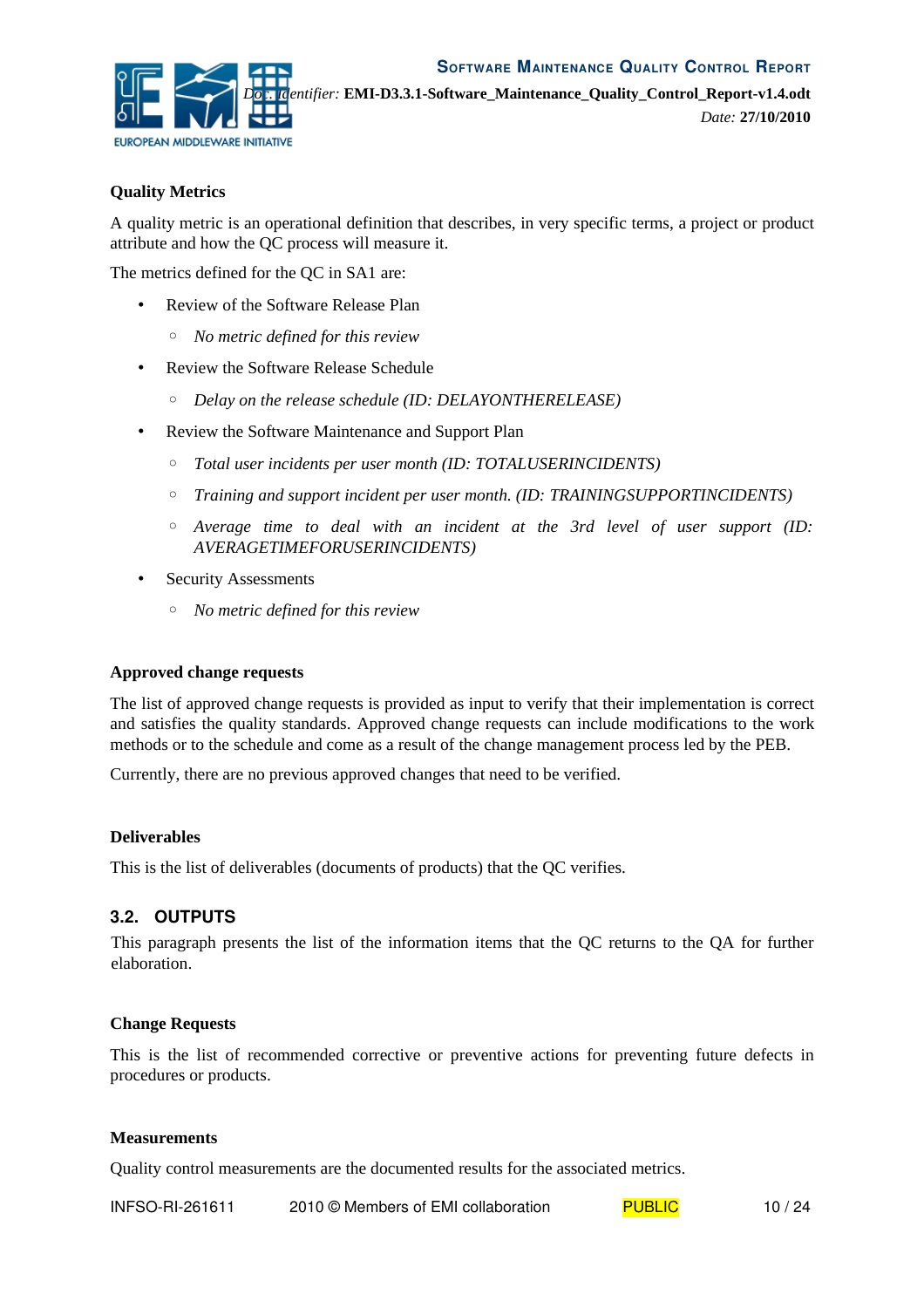

*Date:* **27/10/2010**

#### **Validated changes**

Validated changes are the results of changes, defect repairs, or variances that have been inspected and corrected. Any changed or repaired procedures or products are once again verified and will be either accepted or rejected before the final decision is provided.

#### **Validated deliverable**

Main goal of QC is to determine the correctness of project's deliverables. If they satisfy the quality standards set out for the project are returned back to the QA as validated deliverables.

#### **Completed checklists**

Completed checklists are output of the QC activity and become part of the project's documentation.

#### **Quality Baseline**

The quality baseline is not a listed output of this process. Almost everything that is done throughout the quality process culminates in the quality baseline.

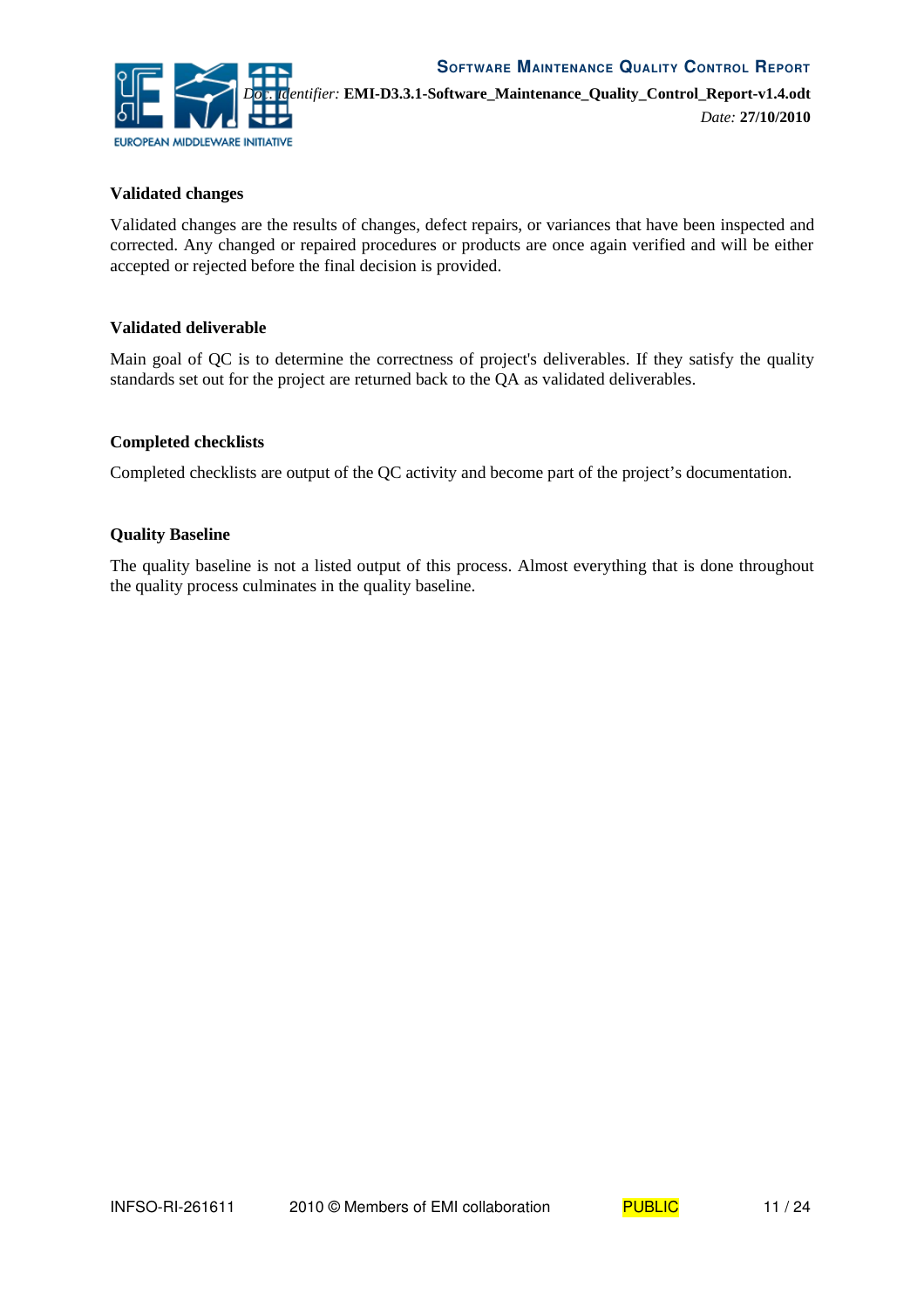



*Date:* **27/10/2010**

# **4. QUALITY CONTROL REVIEW**

According to the schedule defined in the SQAP, this QC review refers to PM6 and it is the first performed within the SA1. In the following, the outcomes for each planned review are presented, including the information it receives as input and that it returns as output.

# **4.1. REVIEW OF THE SOFTWARE RELEASE PLAN**

The aim of the Review of the Software Release Plan is to check that the release plan is up to date and that describes the actual release process.

The Software Release plan is available at [\[R4\]](#page-4-3).

## **4.1.1 Input**

#### **Checklists**

• *Checklist for the Review of the Software Release Plan [\[R18\]](#page-5-1)*.

#### **Metrics**

• *No metrics defined for this review.*

#### **Approved change requests**

• *No previous approved changes defined for this review.*

#### **Deliverables**

• *Software Release Plan [\[R4\]](#page-4-3).*

# **4.1.2 Output**

#### **Completed Checklist**

| <b>Check</b><br><b>Number</b> | Question                                                                                                                     | <b>Response</b> |
|-------------------------------|------------------------------------------------------------------------------------------------------------------------------|-----------------|
| 1                             | Does the list of supported platforms correspond to the actual set of platforms on which<br>software components are released? | N.A.            |
|                               | see [ $R4$ ], chap. 5                                                                                                        |                 |
|                               | see $[RS]$                                                                                                                   |                 |
|                               | see $[R7]$                                                                                                                   |                 |
| $\overline{c}$                | Is the installation of external dependencies well documented?                                                                | N               |
|                               | see<br>http://eticssoft.web.cern.ch/eticssoft/internal/public/VMWareImages/EMI_SL5_x86_64_<br>EPEL_rpmlist.txt               |                 |
|                               | see $[RS]$                                                                                                                   |                 |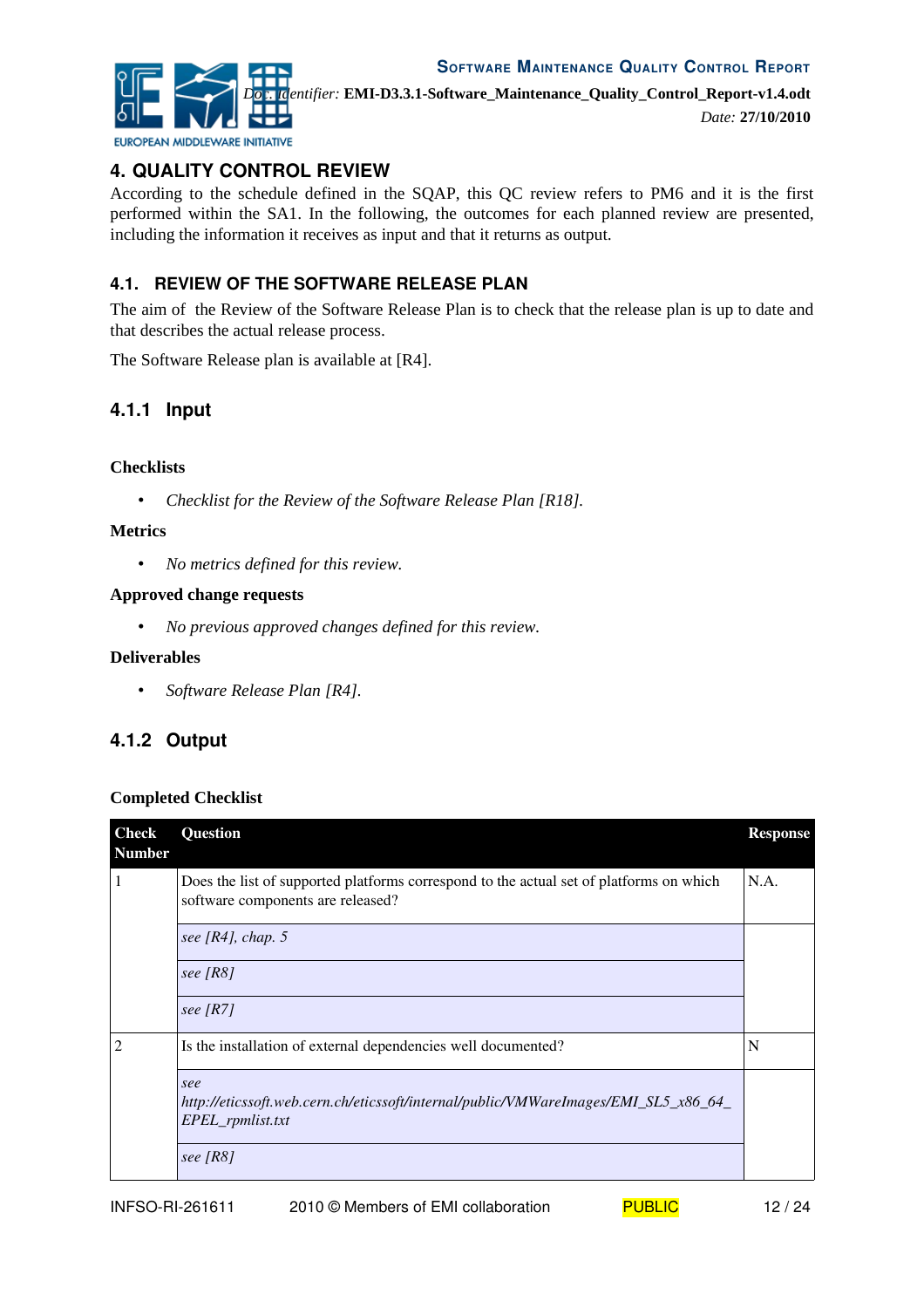*Date:* **27/10/2010**

| EUROPEAN MIDDLEWARE INITIATIVE |  |
|--------------------------------|--|
|                                |  |

| 3 | Are instructions to build the software up to date?                                                                                                               | Y    |
|---|------------------------------------------------------------------------------------------------------------------------------------------------------------------|------|
|   | see $[R8]$                                                                                                                                                       |      |
| 4 | Is the list of supported delivery software formats up to date (source and binary packages,<br>tarball, package lists, etc)?                                      | N.A. |
|   | see [R4], par. 4.5.5                                                                                                                                             |      |
| 5 | Is the description of the process on how to handle changes up to date?                                                                                           | N.A. |
|   | see [R4], par. 4.2                                                                                                                                               |      |
|   | see $[R10]$                                                                                                                                                      |      |
| 6 | Are the communication channels published with updated information?                                                                                               | N.A. |
|   | see [R4], par. 4.5.5                                                                                                                                             |      |
| 7 | Is the process on how to deliver software to the Production Infrastructures up to date and<br>it's aligned to what the Production Infrastructures are expecting? | N.A. |
|   | see [R4], chap. 4.5.5                                                                                                                                            |      |

**Table 1: Review of the Software Release Plan (N.A. = Not Available)**

#### **Measurements**

There are no measurements for this review.

#### **Comments**

The table below [\(Table 2\)](#page-13-0) reports specific comments for the checks that have returned a nonsatisfactory response (i.e. N.A. or N). Although this review is only meant to give an overview of the current degree of compliance for the quality procedures, and will not have any effective impact on the prosecution of the work, it strongly recommended to take all the comments in account and to take corrective actions in response to the change requests defined for this review.

In addition, starting from the next review, the information needed to perform review's checks will be **exclusively** collected from the Software Release Plan and no other information sources, or external documents, will be considered. Each QC review will also refer to a specific version of the Software Release Plan to avoid that any non-documented change to the plan could invalidate the review outcomes.

| <b>Check</b><br>  Number | <b>Comment</b>                                                                                                                                                                                                     |
|--------------------------|--------------------------------------------------------------------------------------------------------------------------------------------------------------------------------------------------------------------|
|                          | Since no EMI components have been release yet, the check cannot be performed. The<br>information that is necessary to make the comparison is not available.                                                        |
|                          | The list of supported platforms will be gathered from the <b>Installation Guide</b> that will be<br>released with the software. The Installation Guide is one of the required documents as<br>defined in the SQAP. |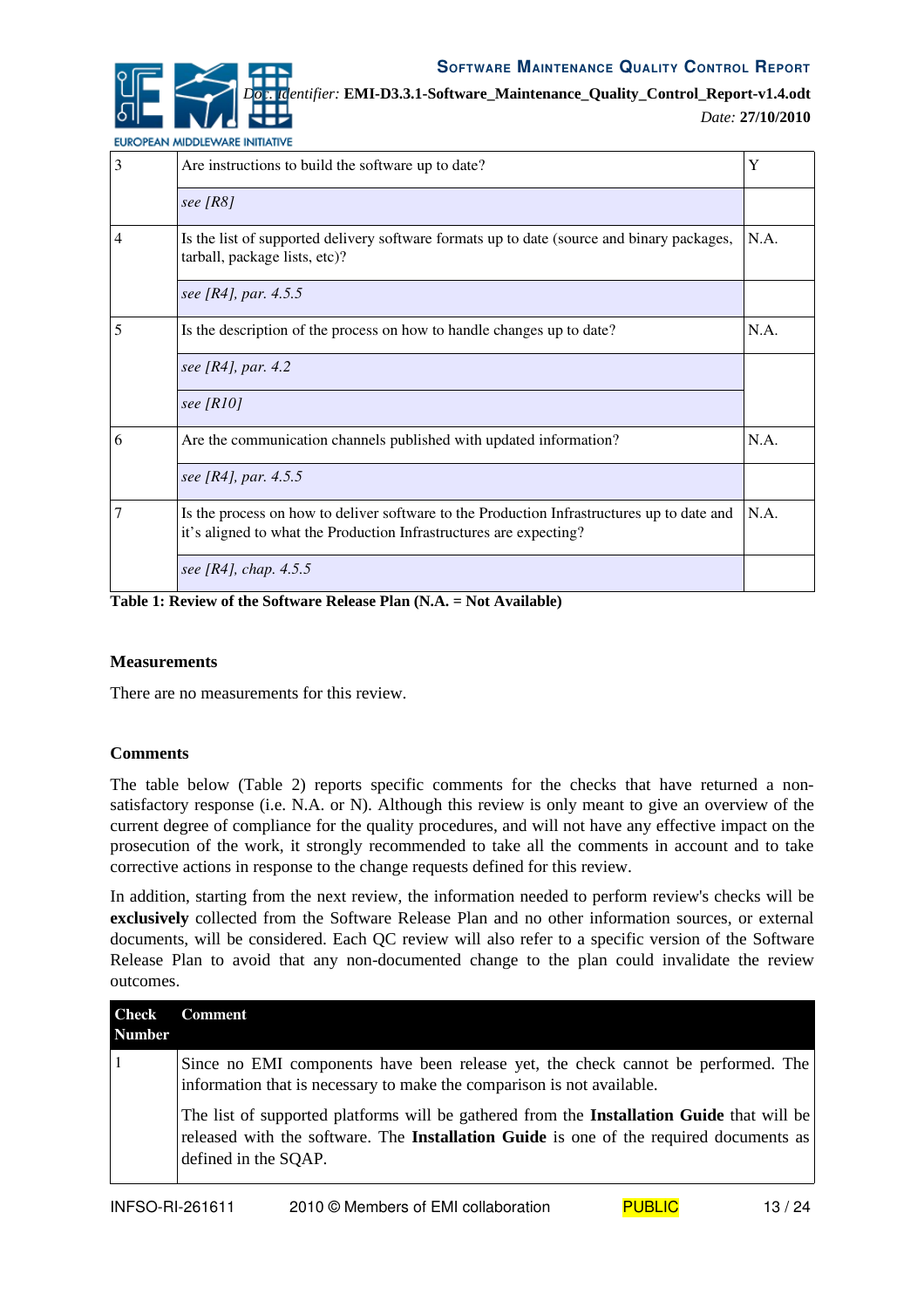*Date:* **27/10/2010**

EUROPEAN MIDDLEWARE INITIATIVE

| $\overline{2}$ | Whether the check is referring to the installation of external dependencies in ETICS or to<br>the installation of external dependencies for the deploy of the EMI components, no<br>documentation is available in both cases.                                                                                     |
|----------------|-------------------------------------------------------------------------------------------------------------------------------------------------------------------------------------------------------------------------------------------------------------------------------------------------------------------|
| $\overline{4}$ | No list available.                                                                                                                                                                                                                                                                                                |
| $\overline{5}$ | No information on how to handle changes to the Software Release Plan is available.                                                                                                                                                                                                                                |
| 6              | No communication channels are defined in any of the available documents.                                                                                                                                                                                                                                          |
| $\tau$         | The current release of the Software Release Plan does not contain any information<br>regarding the delivery process of EMI components, either it does not mention which the<br>Production Infrastructure requirements are and how EMI intends to address them.                                                    |
|                | According to the SQAP, the documents governing the development, verification and<br>validation, use and maintenance of the software processes should be made available on this<br>page [R15] (Software Quality Assurance Plan Documentation) but at the moment of<br>writing no items are currently listed there. |

<span id="page-13-0"></span>**Table 2: Review of the Software Release Plan – Comments**

#### **Validated changes**

There are no previous change requests that require to be validated for this review.

#### **Validated Deliverables**

None.

#### **Variations from previous report**

There are no variations from the previous review that can be reported here. The variations analysis will be performed starting from the next review when more information on review outcomes will be available.

#### **Change requests**

The list of the changes suggested/requested for this report follows:

• *to make the review more effective, define the tolerance range of positive checks for considering the associated EMI deliverables accepted. If the results fall within the range, the deliverables are accepted. Alternatively, the deliverables might be rejected because they do not meet the quality standards set for the project.*

The possibility of submitting change requests to the checklist structure (e.g. question text, number of questions) will be considered later on during the project when more information on the effectiveness of the review checks should be available.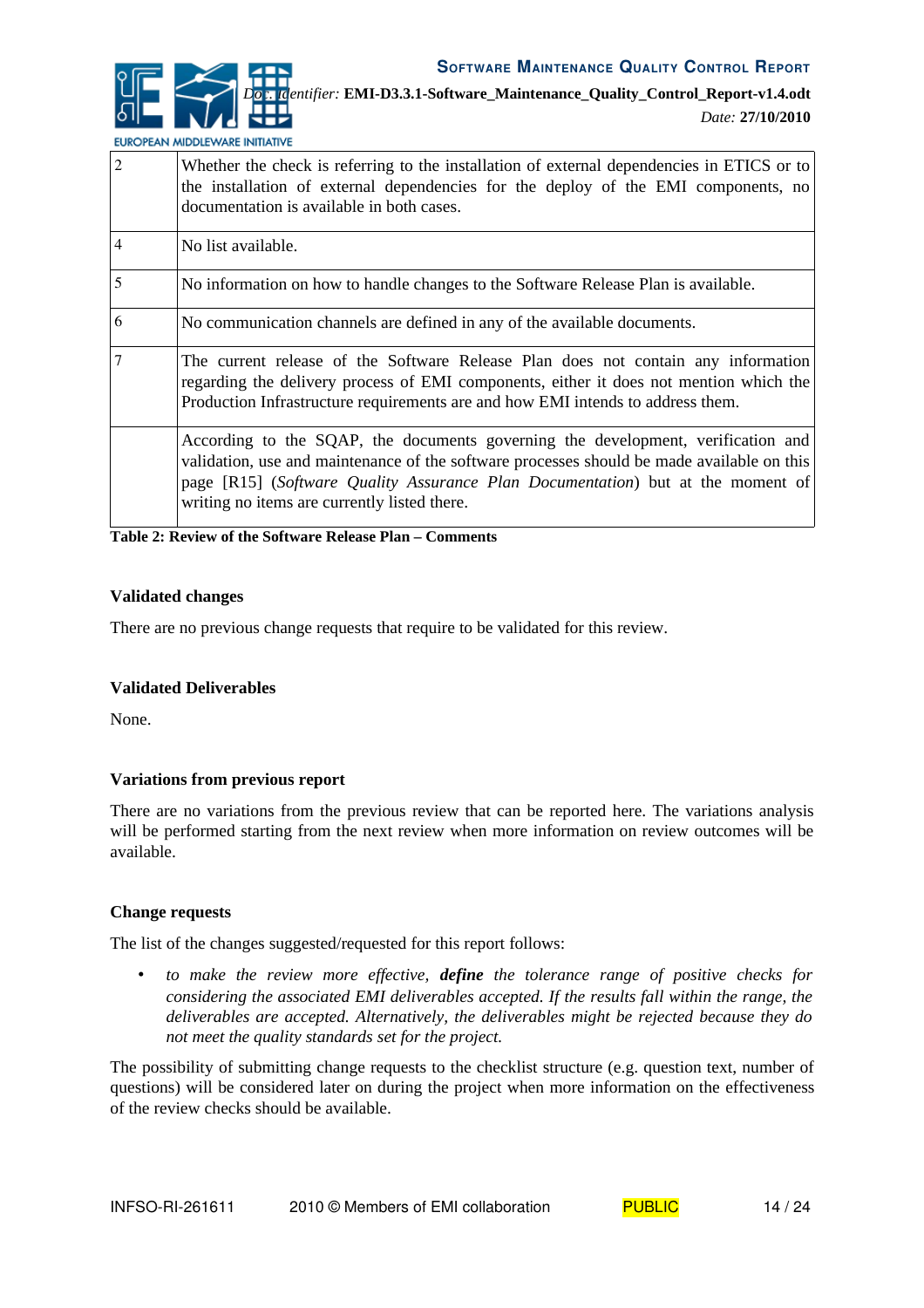

*Doc. Identifier:* **EMI-D3.3.1-Software\_Maintenance\_Quality\_Control\_Report-v1.4.odt**

EUROPEAN MIDDLEWARE INITIATIVE

*Date:* **27/10/2010**

# **4.2. REVIEW THE SOFTWARE RELEASE SCHEDULE**

The Review of the Software Release Schedule should check that the priorities of the project are taken into account and reflected in the scheduled releases.

The Software Release Schedule is accessible at [\[R4\]](#page-4-3).

# **4.2.1 Preamble on the EMI-0 release**

According to the DoW, the first EMI release (EMI-1) will be delivered in March 2011. The product teams are currently working on an "exercise" release designed to understand how to apply the agreed procedures, find any problem about tools and processes and in general fine tune the EMI software engineering process before the EMI-1 release. The outcome of this exercise release, called EMI-0, is not expected to be made available to external users. Its main goal is to prepare a consistent, coherent repository of non-conflicting packages by the end of October 2010 without any specific commitment on functionality*.* For further information about the status of the EMI-0 release, please refer to [\[R7\]](#page-4-2).

# **4.2.2 Input**

#### **Checklists**

• Checklist for the Review of the Software Release Schedule [\[R19\]](#page-5-3).

#### **Metrics**

• *Delay on the release schedule (ID: DELAYONTHERELEASE).*

#### **Approved change requests**

• *No previous approved changes defined for this review.*

#### **Deliverables**

• *Software Release Schedule [\[R15\]](#page-5-2), [\[R4\]](#page-4-3).*

# **4.2.3 Output**

#### **Completed Checklist**

| Check<br>  Number      | <b>Question</b>                                                                               | <b>Response</b> |
|------------------------|-----------------------------------------------------------------------------------------------|-----------------|
| 1                      | Has the previous schedule been kept?                                                          | N.A.            |
|                        | see [R4], par. $4.6$                                                                          |                 |
|                        | see $[R7]$                                                                                    |                 |
| $\overline{2}$         | Does the new schedule take into account what wasn't accomplished in the previous<br>schedule? | N.A.            |
|                        | see $[R7]$                                                                                    |                 |
| 3                      | Is the new schedule aligned to the Software Development Plan and the priorities of the        | N.A.            |
| <b>INFSO-RI-261611</b> | <b>PUBLIC</b><br>2010 © Members of EMI collaboration                                          | 15 / 24         |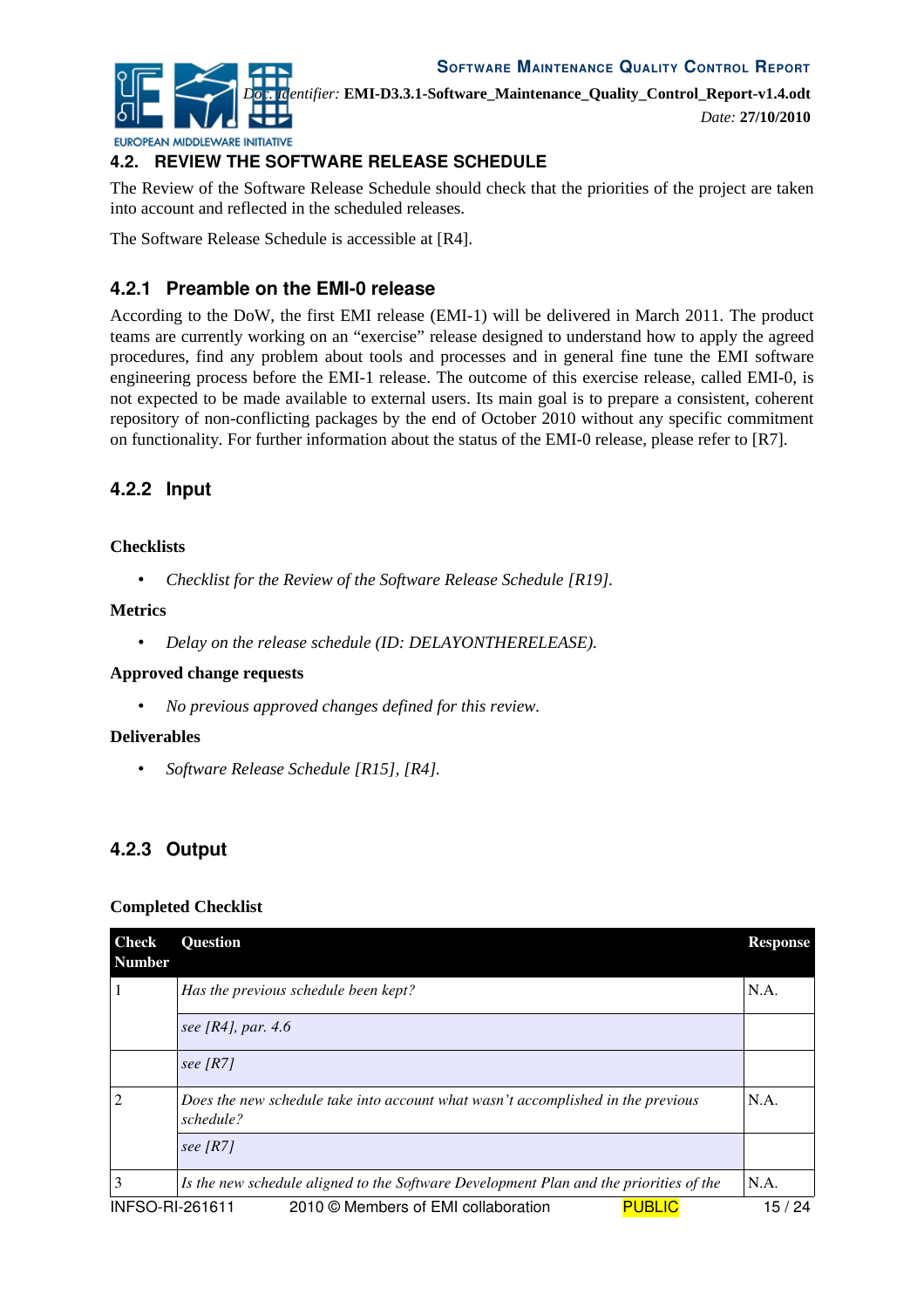

*Date:* **27/10/2010**

EUROPEAN MIDDLEWARE INITIATIVE

| project?                                                        |  |
|-----------------------------------------------------------------|--|
| see $[R6]$                                                      |  |
| see https://twiki.cern.ch/twiki/bin/view/EMI/DeliverableDJRA111 |  |
| see https://twiki.cern.ch/twiki/bin/view/EMI/DeliverableDJRA121 |  |
| see https://twiki.cern.ch/twiki/bin/view/EMI/DeliverableDJRA131 |  |
| see https://twiki.cern.ch/twiki/bin/view/EMI/DeliverableDJRA141 |  |
| see https://twiki.cern.ch/twiki/bin/view/EMI/DeliverableDJRA151 |  |
| see https://twiki.cern.ch/twiki/bin/view/EMI/DeliverableDJRA161 |  |

**Table 3: Review the Software Release Schedule**

#### **Measurements**

In the following, the metrics list defined for this review is reported.

| ID                          | DELAYONTHERELEASE                                                                                                                                                                                                            |
|-----------------------------|------------------------------------------------------------------------------------------------------------------------------------------------------------------------------------------------------------------------------|
| <b>Name</b>                 | Delay on the release schedule                                                                                                                                                                                                |
| <b>Description</b>          | This metric could be provided as a histogram showing the delay time (in days) for each re-<br>lease, weighted using the release time                                                                                         |
| Unit                        | (release delay)/(release time) $*100$                                                                                                                                                                                        |
| Measure-<br>ment            | N.A.                                                                                                                                                                                                                         |
| Thresholds/t<br>arget value | Ideally the release deadlines should be always met, leading to 0 delays for each<br>release. Proper thresholds have to be defined. The trend of the delays over time could<br>provide useful hints for process optimization. |
| Comment                     | The first EMI release will be made available at the end of March 2011 and thus no<br>measurements can be collected for this metric.                                                                                          |

**Table 4: Delay on the release schedule – Metric**

#### **Comments**

The table below reports specific comments on the check results.

| <b>Check</b><br>  Number | <b>Question</b>                                                                                                                                                                                                                                                                      |
|--------------------------|--------------------------------------------------------------------------------------------------------------------------------------------------------------------------------------------------------------------------------------------------------------------------------------|
|                          | Since no EMI components have been release yet, the check cannot be performed. The<br>information that is necessary to make the comparison is not available.                                                                                                                          |
| $\overline{2}$           | It is not clear how changes or modifications across different releases are tracked, for<br>instance to verify that what was not accomplished in previous releases has been included in<br>the release under review. The adoption of a change tracking system is strongly encouraged. |
|                          | In the Technical Development Plan [R6] and in the various sub plans, there is no evidence<br>of the development road-map. GANTT charts or progress tables will certainly help the                                                                                                    |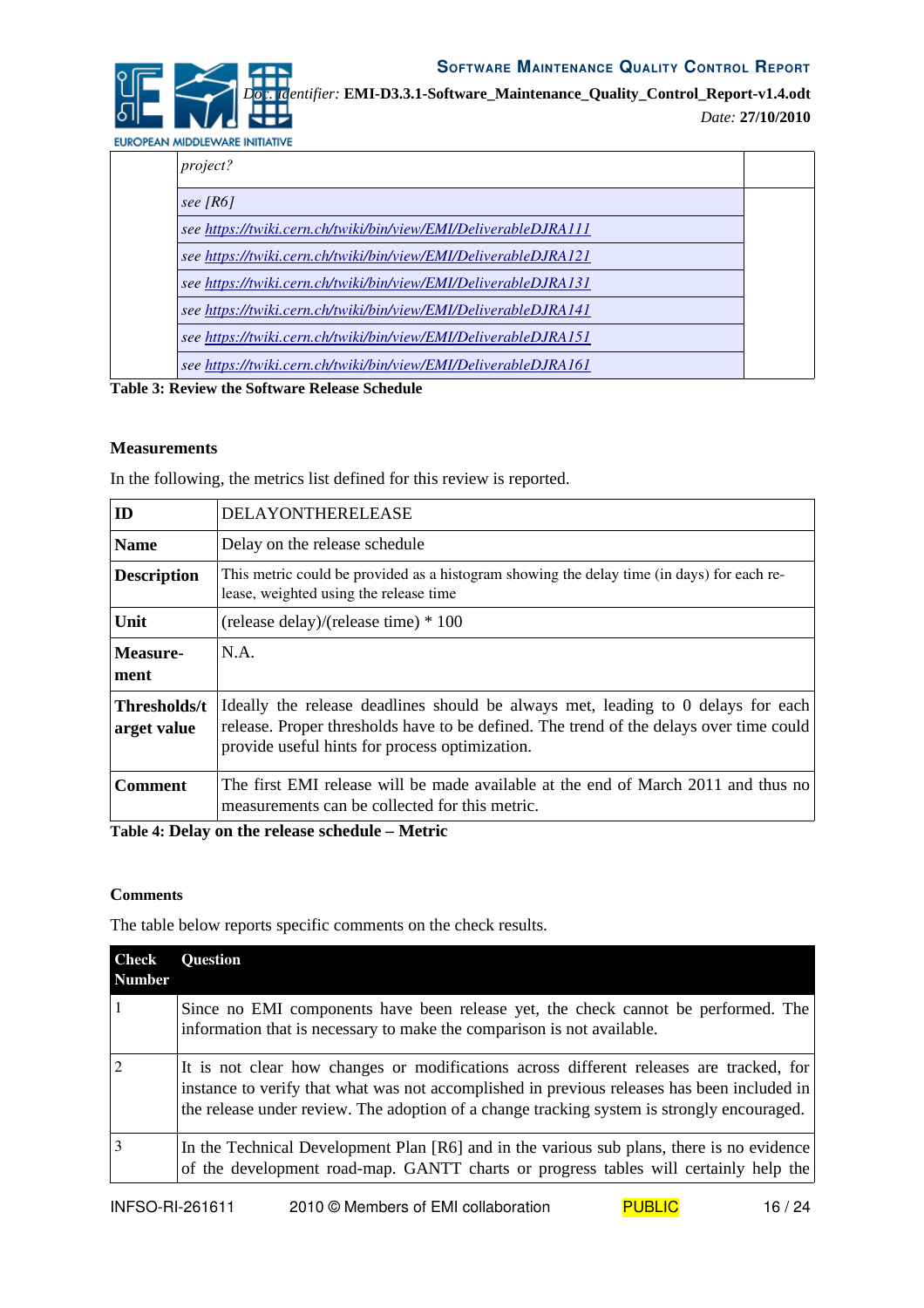*Doc. Identifier:* **EMI-D3.3.1-Software\_Maintenance\_Quality\_Control\_Report-v1.4.odt**

EUROPEAN MIDDLEWARE INITIATIVE

*Date:* **27/10/2010**

Quality Control activity in elaborating more accurate review. At the moment only sparse pieces of information, scattered among various paragraphs, are available. In some cases the reported information is too vague (i.e. expression like "during the first year") making the execution of check difficult to perform. Moreover, even when deadlines are mentioned, there is no reference to any official document that might consent the QC to verify that those deadlines are met or not.

**Table 5: Review the Software Release Schedule - Comment**

As mentioned before, starting from the next review, the information needed to perform review's checks will be **exclusively** collected from the Software Release Schedule and no other information sources, or external documents, will be considered. Each QC review should also refer to a specific version of the Software Release Schedule to avoid that any non-documented change to the plan could invalidate the review outcomes.

#### **Validated changes**

There are no previous change requests that require to be validated for this review.

#### **Validated Deliverables**

None.

#### **Variations from previous review**

There are no variations to report from the previous review.

#### **Change requests**

The list of the changes suggested/requested for this report follows:

- *to make the review more effective, define the tolerance range of positive checks for considering the associated EMI deliverables accepted. If the results fall within the range, the deliverable is accepted. Alternatively, the deliverable might be rejected because it does not meet the quality standards set for the project;*
- *to facilitate the tracking of changes across different releases, it is strongly encouraged the adoption of a change management system to track changes life-cycle (see comment n. 2).*

# **4.3. REVIEW THE SOFTWARE MAINTENANCE AND SUPPORT PLAN**

The Review of the Software Maintenance and Support Plan should check that the plan is up to date and describes the actual maintenance and support processes and that the SLAs are respected.

The Software Maintenance and Support Plan is accessible at [\[R5\]](#page-4-6).

# **4.3.1 Input**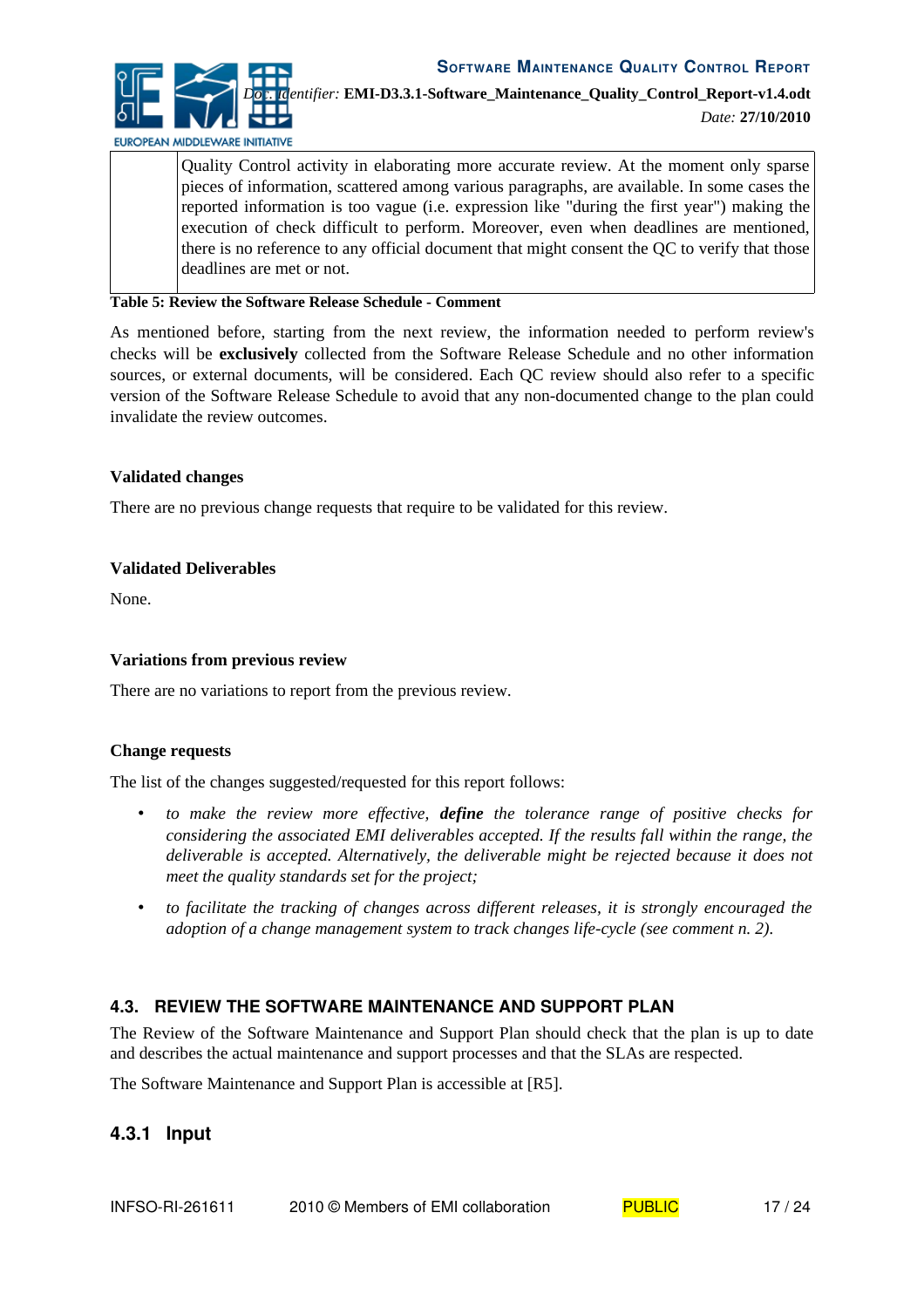

#### **Checklists**

• Checklist for the Review the Software Maintenance and Support Plan [\[R19\]](#page-5-3).

#### **Metrics**

- *Total user incidents per user month (ID: TOTALUSERINCIDENTS)*
- *Training and support incident per user month. (ID: TRAININGSUPPORTINCIDENTS)*
- *Average time to deal with an incident at the 3rd level of user support (ID: AVERAGETIMEFORUSERINCIDENTS)*

#### **Approved change requests**

• *No previous approved changes defined for this review.*

#### **Deliverables**

• *Software Maintenance and Support Plan [\[R5\]](#page-4-6)* 

#### **Completed Checklist**

| <b>Check</b><br><b>Number</b> | Question                                                                                   | $Re-$<br>sponse |
|-------------------------------|--------------------------------------------------------------------------------------------|-----------------|
| 1                             | Is the process on how to handle incidents reported by EMI users using GGUS up<br>to date?  | Y               |
|                               | see $[R11]$                                                                                |                 |
|                               | see $[R10]$                                                                                |                 |
|                               | see $[RS]$                                                                                 |                 |
| 2                             | Is the process on how to handle requests coming from EMI users or other PTs up<br>to date? | Y               |
|                               | see $[RS]$                                                                                 |                 |
|                               | see $[R10]$                                                                                |                 |
| 3                             | Is the process on how to handle problems up to date?                                       | Y               |
|                               | see $[RS]$                                                                                 |                 |
|                               | see $[RS]$                                                                                 |                 |

**Table 6: Review the Software Maintenance and Support Plan**

#### **Measurements**

| <b>TOTAL LISERINCIDENTS</b><br>TT<br> |  |
|---------------------------------------|--|
|---------------------------------------|--|

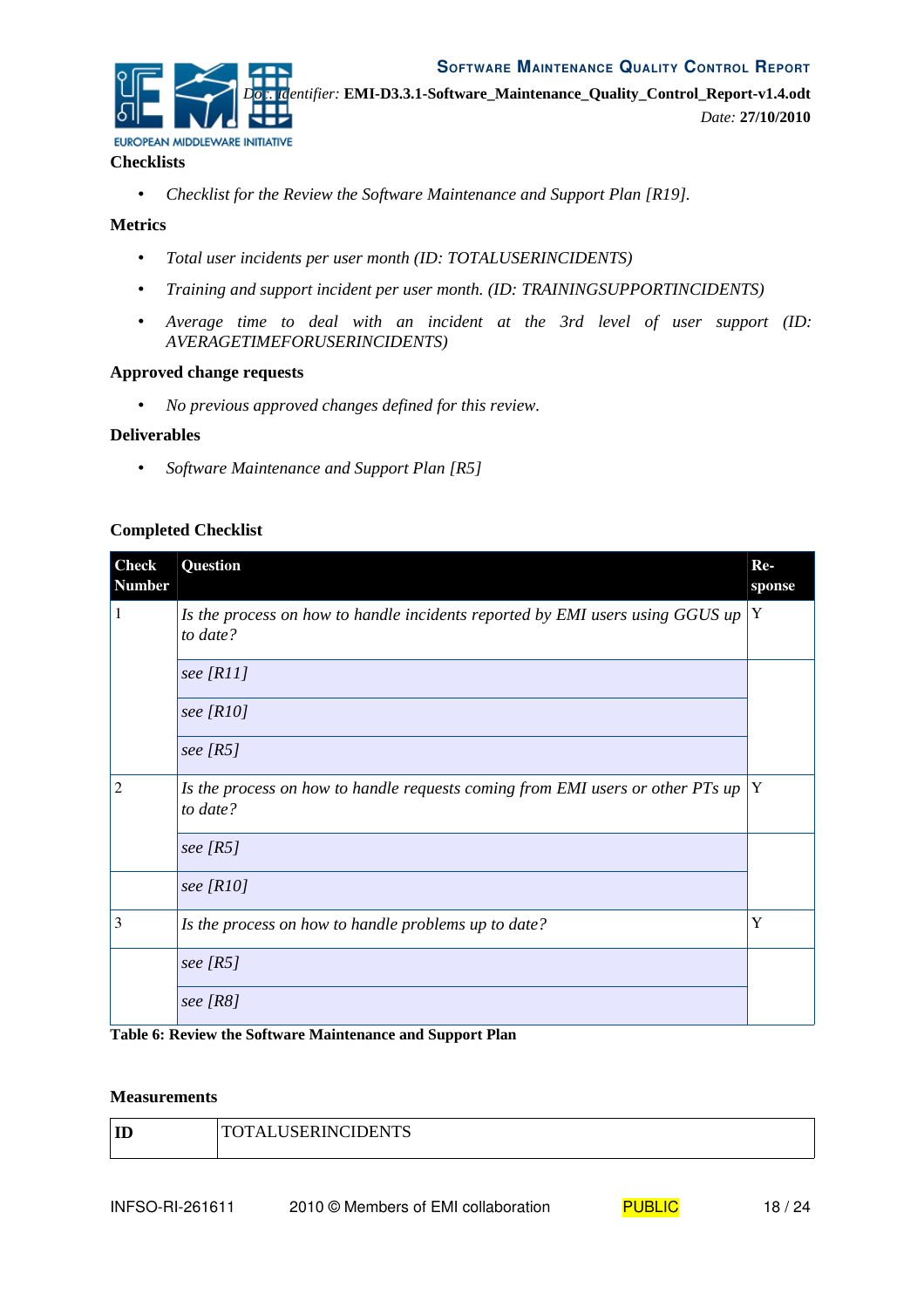

*Date:* **27/10/2010**

EUROPEAN MIDDLEWARE INITIATIVE

| <b>Name</b>                 | Total user incidents per user month                                                                                                                                                                                                                                                              |  |
|-----------------------------|--------------------------------------------------------------------------------------------------------------------------------------------------------------------------------------------------------------------------------------------------------------------------------------------------|--|
| <b>Description</b>          | This metric covers defects not only in the software but also in the documentation,<br>training and user support processes, per user month. User month means the number of<br>users (in our case, deployed services?) per month.                                                                  |  |
| Unit                        | GGUS tickets per user per month                                                                                                                                                                                                                                                                  |  |
| Measuremen   N.A.           |                                                                                                                                                                                                                                                                                                  |  |
| Thresholds/t<br>arget value | It is difficult to state a threshold valid for all the product teams, in general a<br>decreasing trend would show positive results.                                                                                                                                                              |  |
| <b>Comment</b>              | The first EMI release will be made available only at the end of March 2011 and thus<br>no measurements for this metric can be collected. However if we were to start<br>measurements collection tomorrow, we will be able to collect measurements for a<br>consistent number of Supported Units. |  |

#### **Table 7: Total user incidents per user month**

| ID                          | <b>TRAININGSUPPORTINCIDENTS</b>                                                                                                                                                                                                                                                                                                                                                                                                                                     |
|-----------------------------|---------------------------------------------------------------------------------------------------------------------------------------------------------------------------------------------------------------------------------------------------------------------------------------------------------------------------------------------------------------------------------------------------------------------------------------------------------------------|
| <b>Name</b>                 | Training and support incident per user month.                                                                                                                                                                                                                                                                                                                                                                                                                       |
| <b>Description</b>          | This metric covers defects in the training and user support processes, per user month.<br>User month means the number of users (deployed services?) per month. The training<br>and support defects can be derived by subtracting the tickets in status unsolved (ticket<br>that generated a bug) from the total number of opened tickets. It relies on proper bug<br>opening from GGUS tickets, especially for what concerns ambiguous or missing<br>documentation. |
| Unit                        | Incident per user month                                                                                                                                                                                                                                                                                                                                                                                                                                             |
| Measuremen   N/A<br>t       |                                                                                                                                                                                                                                                                                                                                                                                                                                                                     |
| Thresholds/t<br>arget value | Decreasing trend.                                                                                                                                                                                                                                                                                                                                                                                                                                                   |
| <b>Comment</b>              | The first EMI release will be made available only at the end of March 2011 and thus<br>no measurements for this metric can be collected. However if we were to start<br>measurements collection tomorrow, we will be able to collect measurements for a<br>consistent number of Supported Units.                                                                                                                                                                    |

# **Table 8: Training and support incident per user month – Metric**

| ID                     | <b>AVERAGETIMEFORUSERINCIDENTS</b>  |               |       |
|------------------------|-------------------------------------|---------------|-------|
| <b>INFSO-RI-261611</b> | 2010 © Members of EMI collaboration | <b>PUBLIC</b> | 19/24 |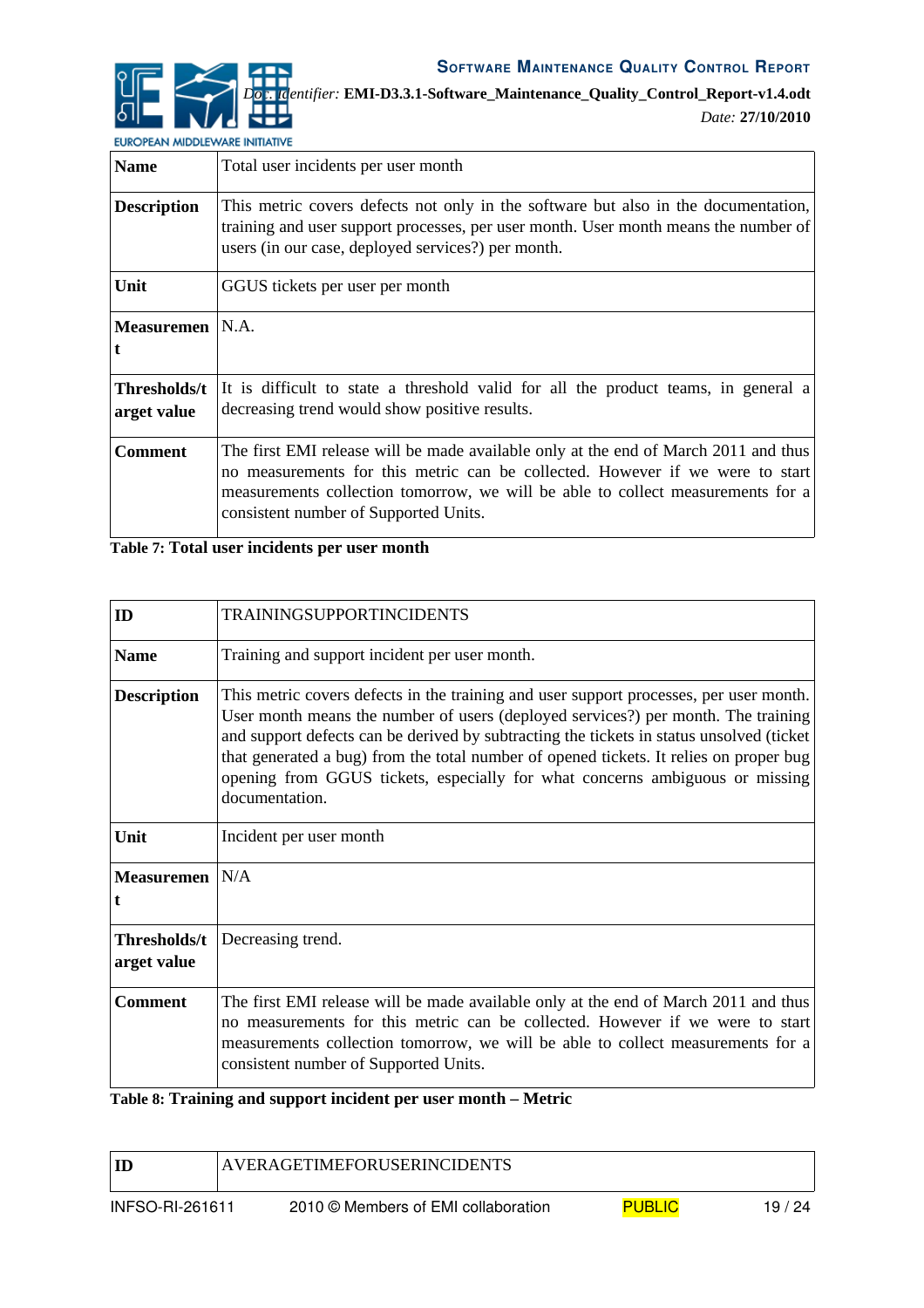*Doc. Identifier:* **EMI-D3.3.1-Software\_Maintenance\_Quality\_Control\_Report-v1.4.odt**

*Date:* **27/10/2010**

EUROPEAN MIDDLEWARE INITIATIVE

| <b>Name</b>                 | Average time to deal with an incident at the 3rd level of user support                                                                                                                                                                                                                           |  |
|-----------------------------|--------------------------------------------------------------------------------------------------------------------------------------------------------------------------------------------------------------------------------------------------------------------------------------------------|--|
| <b>Description</b>          | This metric wants to measure the effectiveness of a product team to provide 3rd level<br>user support. The time is measured from the time the ticket reaches a PT's 3rd level<br>support and the time the ticket is moved to the status solved or unsolved                                       |  |
| Unit                        | Days                                                                                                                                                                                                                                                                                             |  |
| Measuremen                  | IN.A.                                                                                                                                                                                                                                                                                            |  |
| Thresholds/t<br>arget value | Need project wide agreement.                                                                                                                                                                                                                                                                     |  |
| <b>Comment</b>              | The first EMI release will be made available only at the end of March 2011 and thus<br>no measurements for this metric can be collected. However if we were to start<br>measurements collection tomorrow, we will be able to collect measurements for a<br>consistent number of Supported Units. |  |

**Table 9: Average time to deal with an incident at the 3rd level of user support - Metric**

#### **Comments**

The outcome of this report partly complies with the quality standards expected for the Software Maintenance and Support plan. Real measurements for the quality metrics have not been collected yet due to the unavailability of EMI components but if the measurements collection were to start tomorrow, it would be possible to collect values for most of the expected Support Units. Some minor adjustments to the GGUS interface are still under development but they will not affect the review outcomes and, most importantly, not influence the way users currently interact with the system.

Besides the comments reported above, it is important to report that there exists an inconsistency problem that needs to be addressed to avoid conflicts or reworks. The quality metrics set out for this review and the KPIs [\[R5\]](#page-4-6) defined at the project level might potentially generate the same results leading to overlaps or crossings and, in the worst case, conflicts in the evaluation of quality performance. To reduce the risk of conflicts, the definition of the two indicators should be revised according to project's priorities and the task for the evaluation of their results concentrated in one single control.

#### **Validated changes**

There are no previous change requests that require to be verified for this review.

#### **Validated Deliverables**

None.

#### **Variations from the previous review**

There are no variations to report from the previous review.

INFSO-RI-261611 2010 © Members of EMI collaboration  $PUBLIC$  20 / 24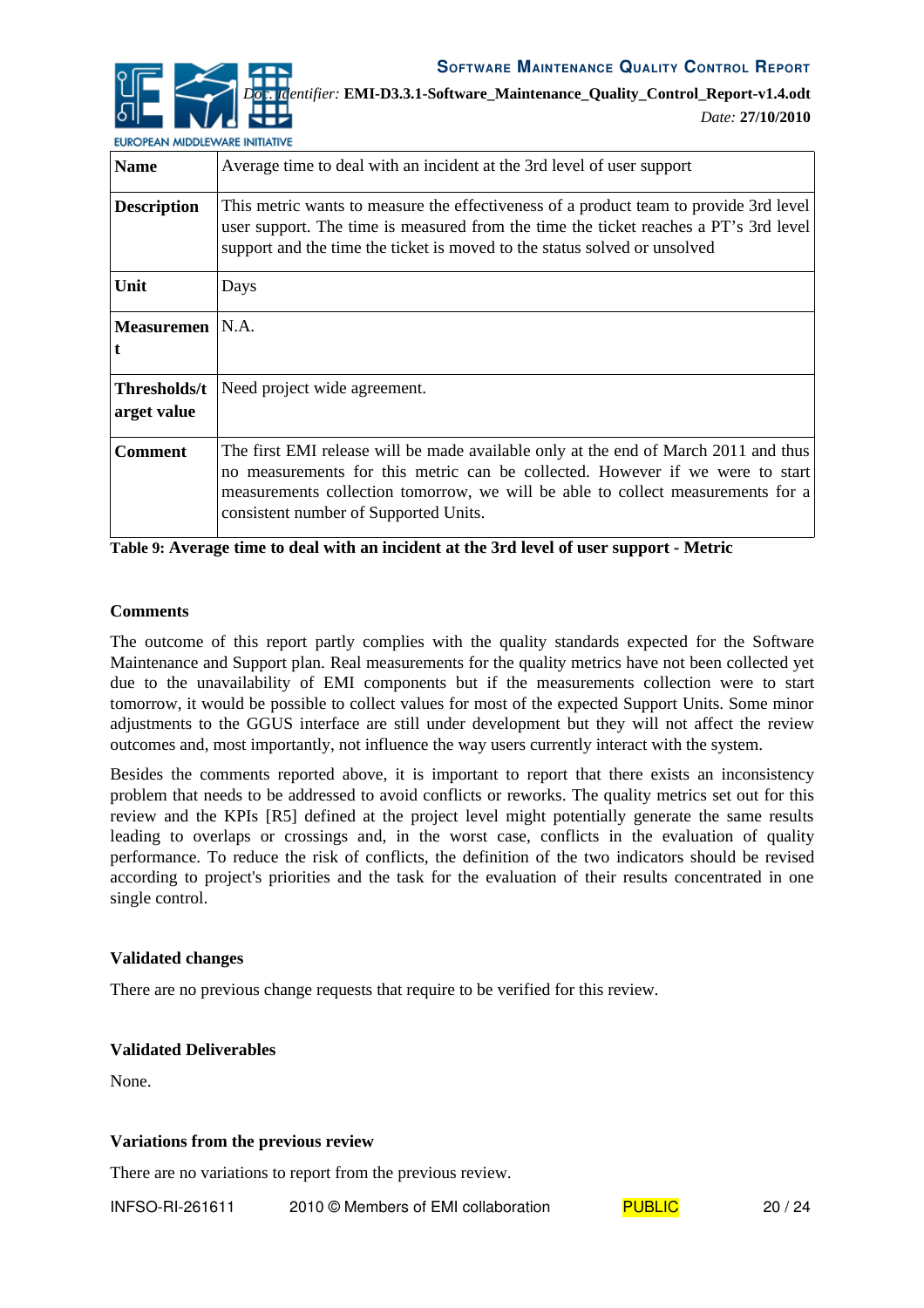

*Date:* **27/10/2010**

#### **Change requests**

The list of changes suggested/requested for this review follows:

• *to avoid overlaps in performance evaluation, consider to aggregate the quality metrics defined for this review with the project KPIs.*

#### **4.4. SECURITY ASSESSMENTS**

Contribution from Elisa Heymann (UAB) is mandatory here. At the moment, no plan is available.

The Review of the Security Assessment should check that the different stages described in the First Principles Vulnerability Assessment (FPVA) approach are being followed. FPVA is a primarily analyst-centric (manual) approach to assessment whose aim is to focus the analyst's attention on the parts of the software system and its resources that are mostly likely to contain vulnerabilities. FPVA is designed to find new threats to a system. It's not dependent on a list of known threats.

#### **4.4.1 Input**

#### **Quality Checklists**

• *Checklist for the Review of the Security Assessment [\[R20\]](#page-5-4)*.

#### **Quality Metrics**

• *No metrics defined for this review.*

#### **Approved change requests**

• *No previous approved changes defined for this review.*

#### **Deliverables**

• *Security Assessment Plan [\[R15\]](#page-5-2)*.

# **4.4.2 Output**

#### **Completed Checklist**

| <b>Check</b><br><b>Number</b> | <b>Question</b>                                                                                                                                          | <b>Response</b> |
|-------------------------------|----------------------------------------------------------------------------------------------------------------------------------------------------------|-----------------|
|                               | The Architectural Analysis has been carried out and the output contains $a N.A$ .<br>diagram describing the interactions among components and end users. |                 |
|                               | The Resource Identification has been carried out and the output contains the $N.A$ .<br>resource descriptions.                                           |                 |

| <b>INFSO-RI-261611</b> | 2010 © Members of EMI collaboration | <b>PUBLIC</b> | 21/24 |
|------------------------|-------------------------------------|---------------|-------|
|------------------------|-------------------------------------|---------------|-------|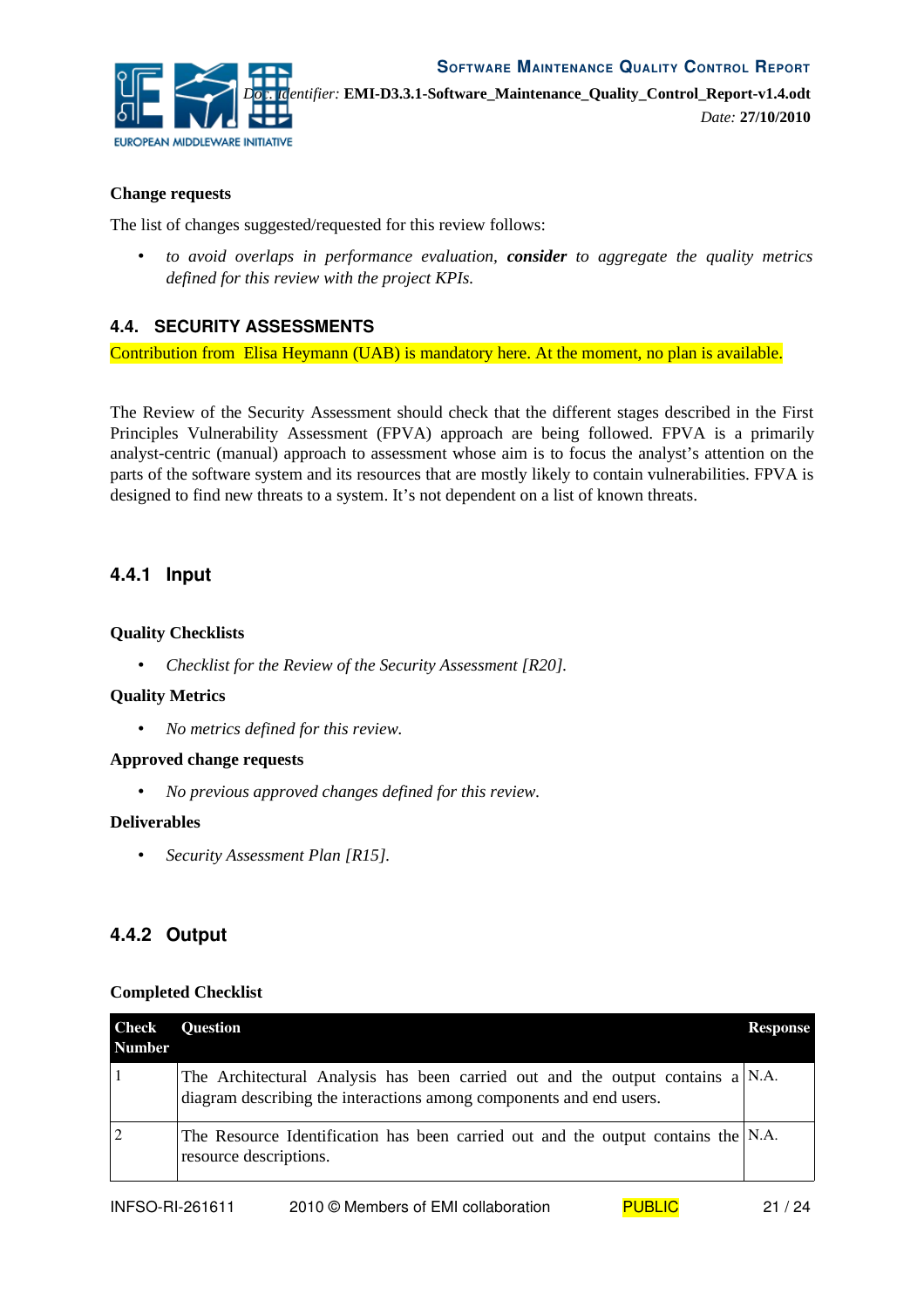

*Doc. Identifier:* **EMI-D3.3.1-Software\_Maintenance\_Quality\_Control\_Report-v1.4.odt**

EUROPEAN MIDDLEWARE INITIATIVE

| 3              | The Trust and Privilege Analysis has been carried out and the output contains the N.A.<br>trust levels and the delegation information for all the components and their<br>interactions. |      |
|----------------|-----------------------------------------------------------------------------------------------------------------------------------------------------------------------------------------|------|
| $\overline{4}$ | The Component Evaluation has been carried out and the output contains N.A.<br>identified vulnerabilities and their suggested fixes.                                                     |      |
|                | The Dissemination of Results has been carried out.                                                                                                                                      | N.A. |

**Table 10: Review of the Security Assessment Plan (N.A. = Not Available)**

#### **Measurements**

There are no measurements for this review.

#### **Comments**

The Security Assessment Plan has not been released yet and thus no consideration on its compliance with the quality standards can be formulated.

#### **Validated changes**

There are no previous change requests that require to be verified for this review.

#### **Validated Deliverables**

None.

#### **Variations from previous report**

There are no variations from the previous review to report.

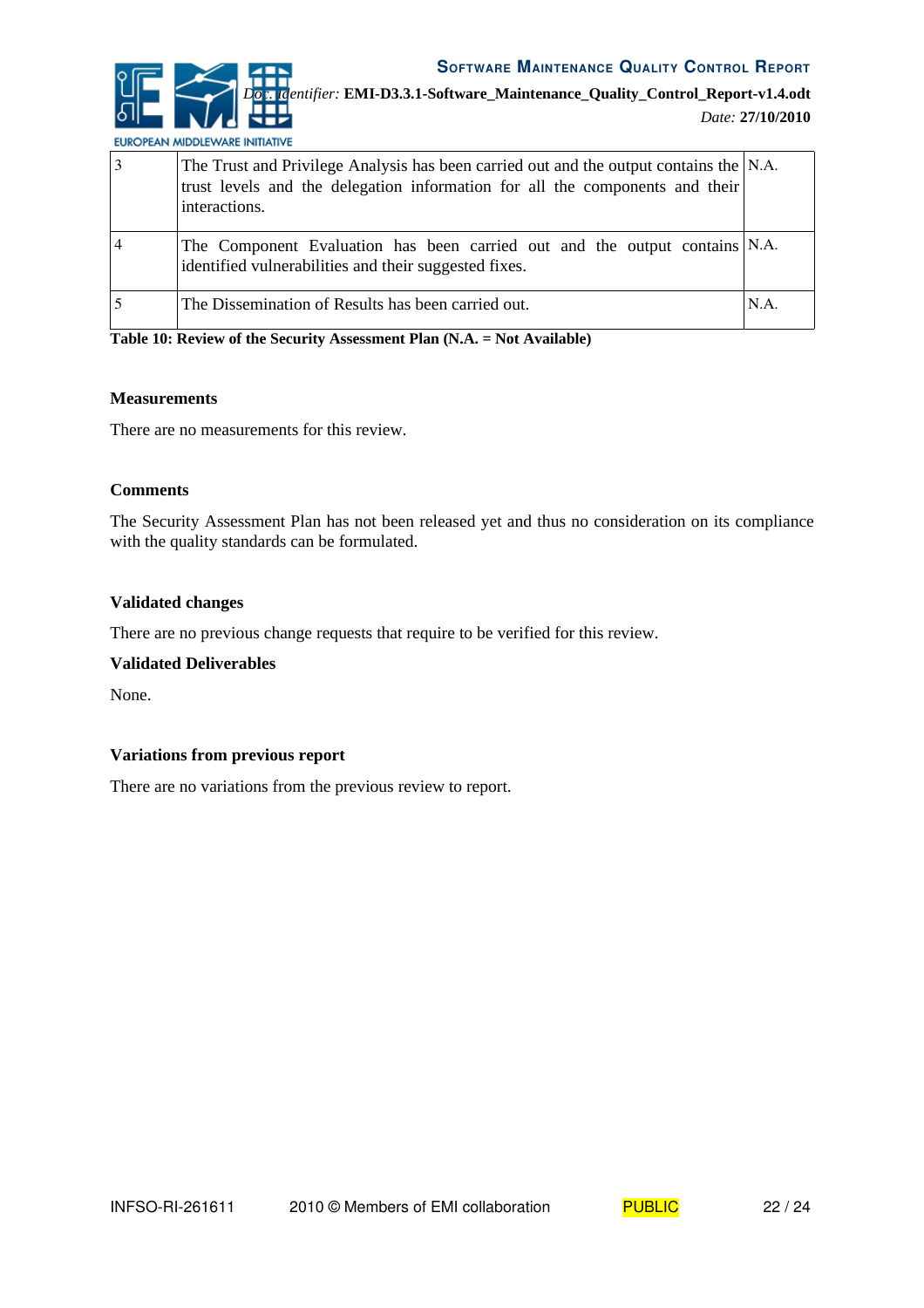

# **5. REGRESSION TEST**

The Quality Control activity for the SA1 is specifically concerned with monitoring work results for software maintenance and release activities to see whether they comply with the standards set out in the QA plan. In addition, the QC should also contain details on availability and execution of regression tests for the supported EMI components. As outlined in [\[R9\]](#page-4-8), regression tests are tests that are meant to verify specific bug fixes. A regression tests can be associated to a bug reported in the bug (defect) tracker. A Product Team should aim at providing regression tests whenever the bug fix can be automatically (i.e. with a script) verified. When regression tests are distinguished, their execution should be highlighted in [\[R12\]](#page-5-6). Regression tests should be performed always on a release candidate; exceptions can be done for the release of urgent bug fixes and special occasions agreed within the EMT.

# **5.1.1 General comments**

Although no regression tests have been performed yet, it might be asserted that the instructions on how to implement, execute and document new regression tests are well documented and the procedure looks consolidate. At the moment no causes that may lead to unacceptable results are envisaged, but it is strongly encouraged to better clarify how the information on the execution of regression tests should be made available and in which format. The availability of a centralized repository where to collect information from, would really facilitate the QC's work and reduce the possibility of errors. Also consider to extend the Software Verification and Validation Template [\[R13\]](#page-5-5) adding a specific section where details on regression tests can be reported.